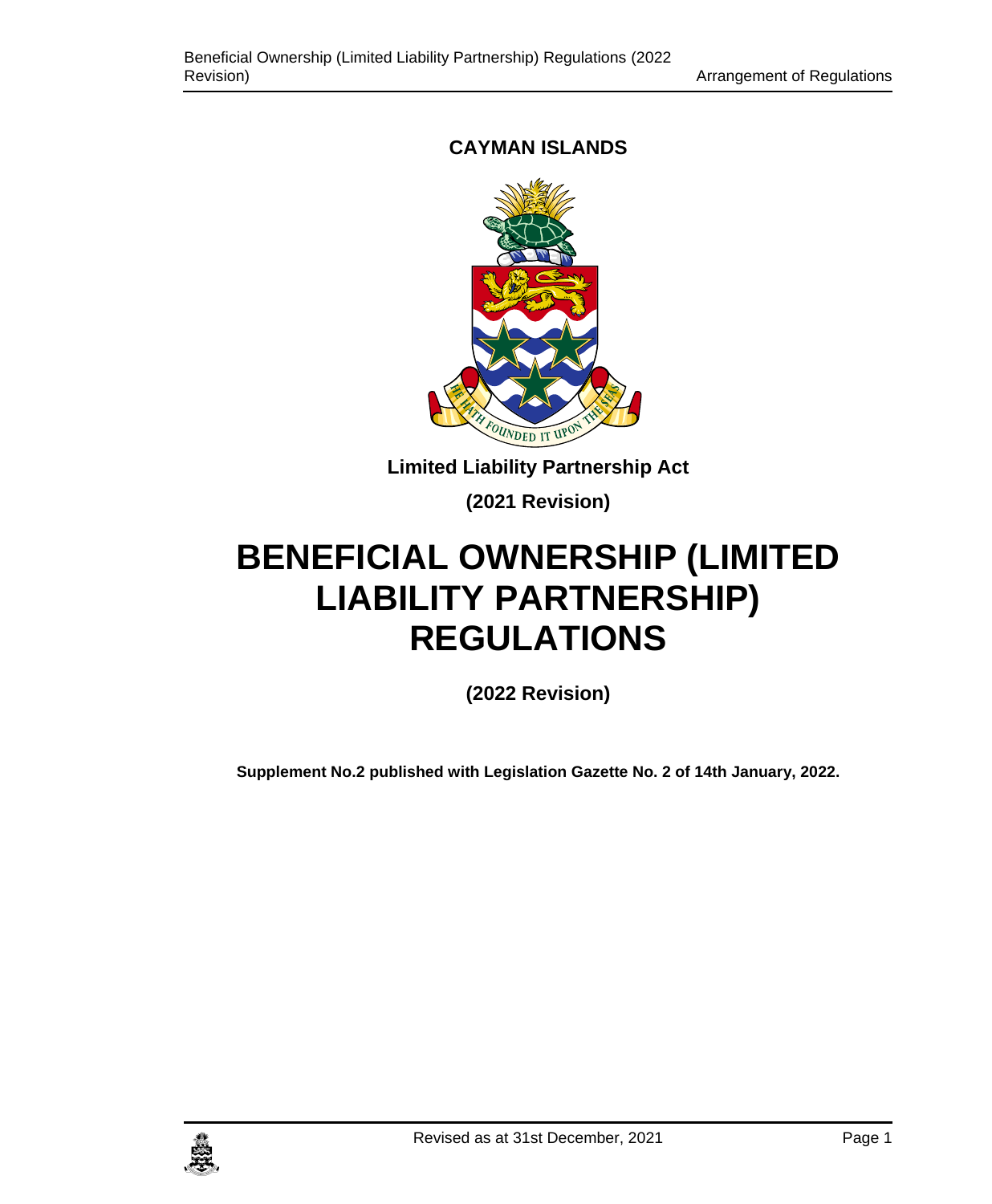# **PUBLISHING DETAILS**

The Beneficial Ownership (Limited Liability Partnership) Regulations, 2019, as amended by the Citation of Acts of Parliament Act, 2020 [Act 56 of 2020], and consolidated with the Beneficial Ownership (Limited Liability Partnership) (Amendment) Regulations, 2020.

Revised under the authority of the *Law Revision Act* (*2020 Revision*).

Originally made —

Regulations, 2019-12th March, 2019 Regulations, 2020-24th November, 2020.

Consolidated and revised this 31st day of December, 2021.

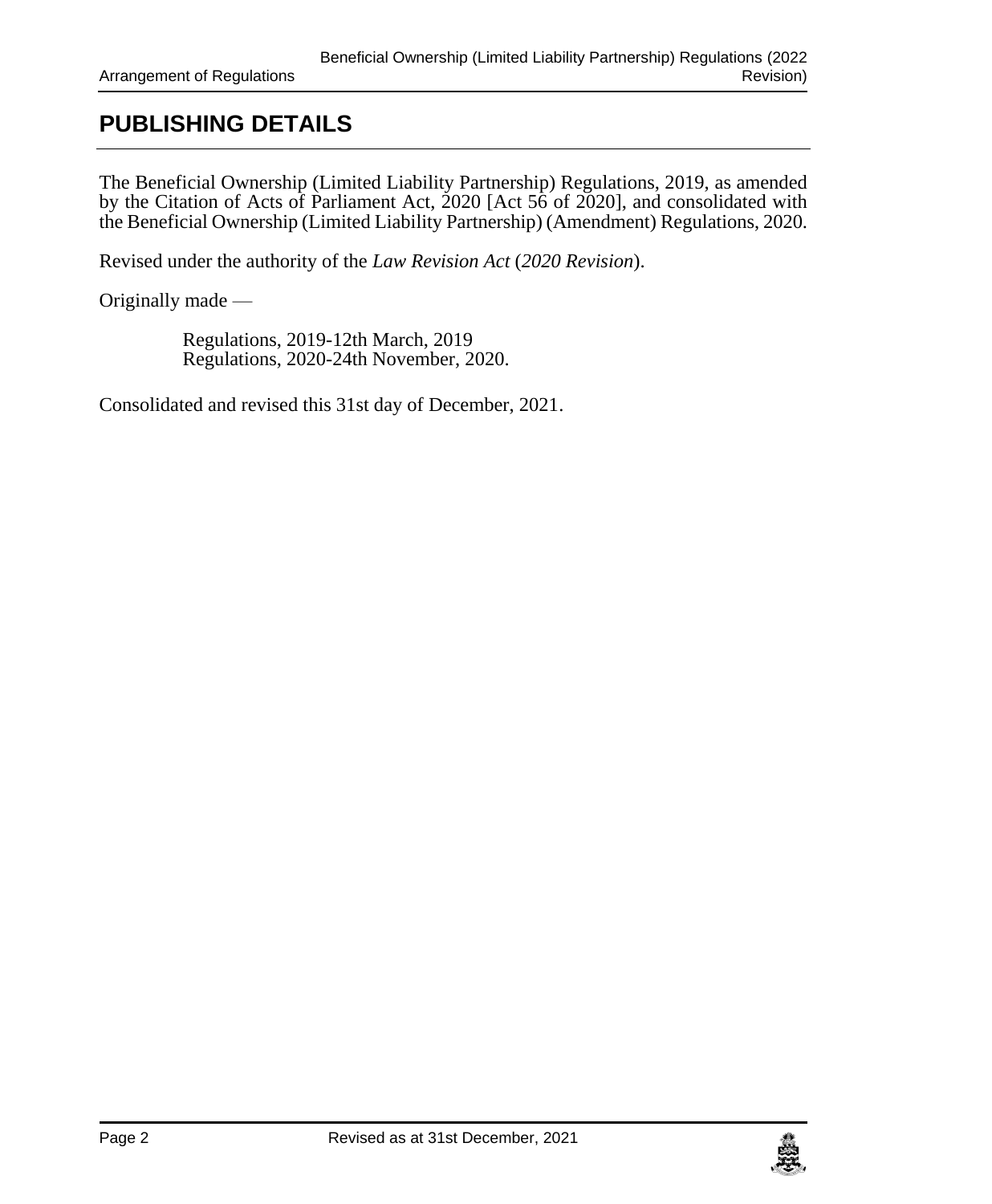# **CAYMAN ISLANDS**



**Limited Liability Partnership Act**

**(2021 Revision)**

# **BENEFICIAL OWNERSHIP (LIMITED LIABILITY PARTNERSHIP) REGULATIONS**

**(2022 Revision)**

# **Arrangement of Regulations**

| Section |  |
|---------|--|
|         |  |
|         |  |

# **PART 2 – [ADDITIONAL MATTERS TO BE NOTED IN](#page-5-0)  [BENEFICIAL OWNERSHIP REGISTER](#page-5-0)**

| 3.             |                                                                                             |  |
|----------------|---------------------------------------------------------------------------------------------|--|
| 4.             |                                                                                             |  |
| 5.             | Additional matters where an identified registrable person's particulars are not confirmed 7 |  |
| 6.             | Additional matters where a limited liability partnership's investigations are ongoing 7     |  |
| 7 <sup>1</sup> | Additional matters where there is a failure to comply with a notice given under section 56  |  |
|                |                                                                                             |  |
| 8.             | Additional matters where a corporate services provider has issued a restrictions notice  8  |  |

# **PART 3 – [DUTIES OF CORPORATE SERVICES PROVIDERS](#page-8-0)  [AND THE REGISTRAR](#page-8-0)**

| 9. Confirmation of limited liability partnership's exemption from the application of Part 8 of |  |  |  |
|------------------------------------------------------------------------------------------------|--|--|--|
|                                                                                                |  |  |  |
|                                                                                                |  |  |  |
|                                                                                                |  |  |  |

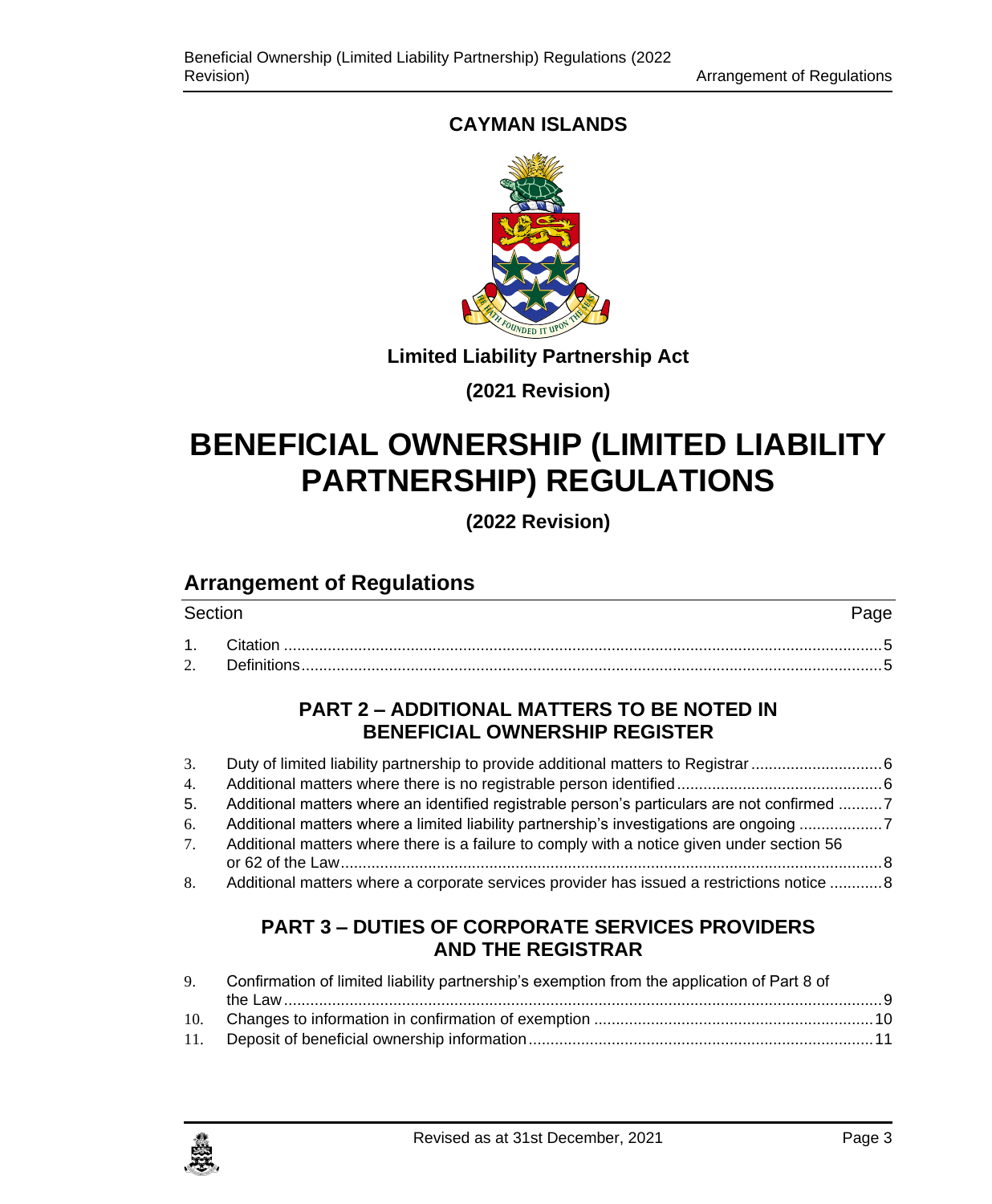# **PART 4 – [RESTRICTIONS NOTICE](#page-10-1)**

### **PART 5 – [HOLDING AN INTEREST IN A LIMITED LIABILITY](#page-11-1)  [PARTNERSHIP DIRECTLY OR INDIRECTLY](#page-11-1)**

| 16. Holding an interest in a limited liability partnership indirectly through a legal entity  13 |  |
|--------------------------------------------------------------------------------------------------|--|
|                                                                                                  |  |

#### **PART 6 – [DETERMINING WHETHER A PERSON MEETS THE](#page-13-0)  [SPECIFIED CONDITIONS OR HOLDS A RELEVANT](#page-13-0)  [INTEREST](#page-13-0)**

| 18. |  |
|-----|--|
| 19. |  |
| 20. |  |
| 21. |  |
| 22. |  |
| 23. |  |
| 24. |  |
| 25. |  |
| 26. |  |
| 27. |  |
| 28. |  |

# **PART 7 – [ADMINISTRATIVE FINES](#page-16-0)**

| 29. |                                                            |    |  |
|-----|------------------------------------------------------------|----|--|
| 30. |                                                            |    |  |
| 31. |                                                            |    |  |
| 32. |                                                            |    |  |
| 33. |                                                            |    |  |
| 34. |                                                            |    |  |
| 35. |                                                            |    |  |
|     | <b>SCHEDULE</b>                                            | 21 |  |
|     | APPLICATION FOR AN APPEAL TO THE COMPETENT AUTHORITY<br>21 |    |  |
|     | <b>ENDNOTES</b><br>23                                      |    |  |
|     |                                                            |    |  |

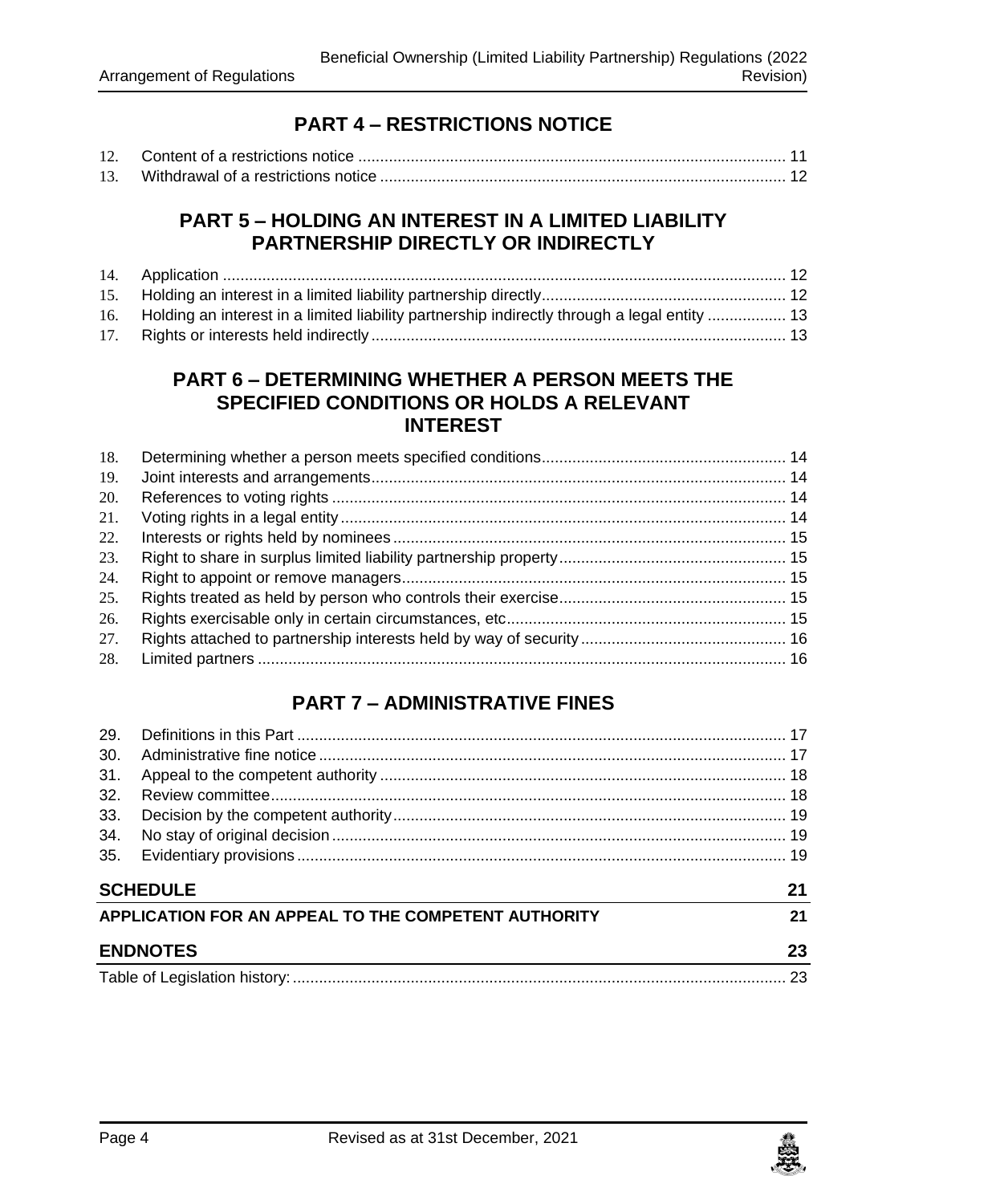# <span id="page-4-0"></span>**CAYMAN ISLANDS**



**Limited Liability Partnership Act**

# **(2021 Revision)**

# **BENEFICIAL OWNERSHIP (LIMITED LIABILITY PARTNERSHIP) REGULATIONS**

**(2022 Revision)**

# **1. Citation**

**1**. These Regulations may be cited as the *Beneficial Ownership (Limited Liability Partnership) Regulations (2022 Revision)*.

# <span id="page-4-1"></span>**2. Definitions**

**2**. In these Regulations —

"**arrangement**" includes —

(a) a scheme, agreement or understanding, whether or not it is legally enforceable; and

(b) a convention, custom or practice of any kind,

that has at the minimum a degree of stability (whether by virtue of its nature, the terms, the time it has been in existence or otherwise);

"**joint arrangement**" means an arrangement between or amongst the holders of partnership interests (or rights) to exercise jointly all or substantially all the rights conferred by the respective partnership interests (or rights) in the partnership in a way that is pre-determined by the arrangement;

"**Law**" means the *Limited Liability Partnership Act (2021 Revision)*.

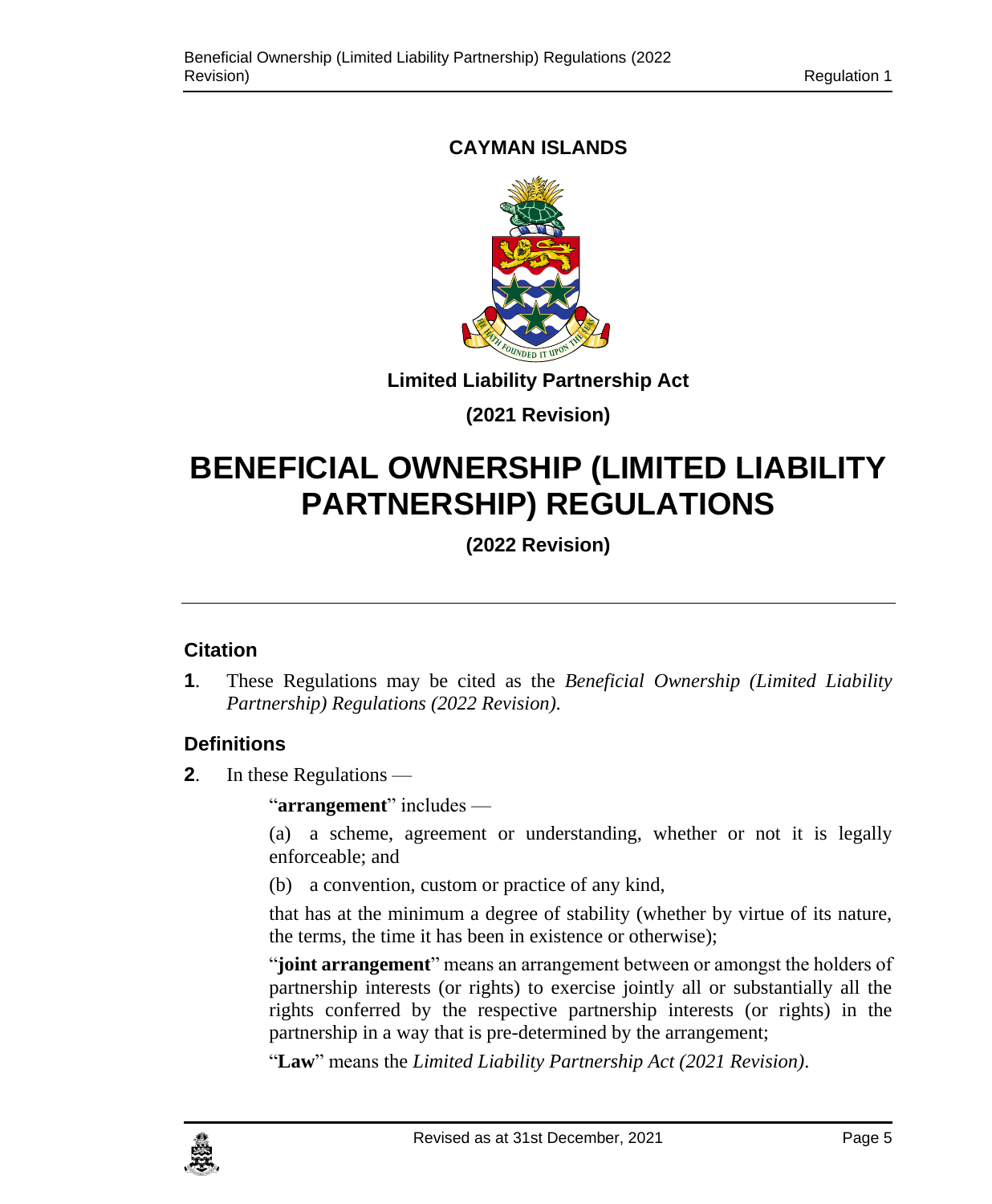"**limited liability partnership**" means a limited liability partnership to which Part 8 of the Law applies;

"**voting rights**" means —

- (a) rights to vote at general meetings of the limited liability partnership or legal entity in question (including rights that arise only in certain circumstances); and
- (b) in relation to a legal entity that does not have general meetings at which matters are decided by the exercise of voting rights, rights that are equivalent to the rights of a person entitled to exercise voting rights in a limited liability partnership; and

"**withdrawal notice**" means a notice issued by a corporate services provider under section 80 of the Law that withdraws a restrictions notice.

# <span id="page-5-0"></span>**PART 2 – ADDITIONAL MATTERS TO BE NOTED IN BENEFICIAL OWNERSHIP REGISTER**

#### <span id="page-5-1"></span>**3. Duty of limited liability partnership to provide additional matters to Registrar**

- **3**. (1) A limited liability partnership shall provide in writing to a corporate services provider or the Registrar the additional matters required to be noted by this Part.
	- (2) Where any additional matter noted in a limited liability partnership's beneficial ownership register in accordance with regulation [4,](#page-5-3) [5,](#page-6-2) [6](#page-6-3) or [8](#page-7-2) ceases to be true, the limited liability partnership shall, within one month of becoming aware of that fact —
		- (a) update its beneficial ownership register to reflect any new information received regarding the additional matter, once that information is confirmed; or
		- (b) note in its beneficial ownership register
			- (i) that the additional matter has ceased to be true; and
			- (ii) the date on which the additional matter ceased to be true.

#### <span id="page-5-2"></span>**4. Additional matters where there is no registrable person identified**

- <span id="page-5-3"></span>**4**. (1) This regulation applies where a limited liability partnership knows or has reasonable cause to believe that there is no registrable person that can be identified in relation to the limited liability partnership.
	- (2) The limited liability partnership shall note in its beneficial ownership register the words "no registrable person identified" to show that —
		- (a) the limited liability partnership knows or has reasonable cause to believe that there is no registrable person identified in relation to it; or

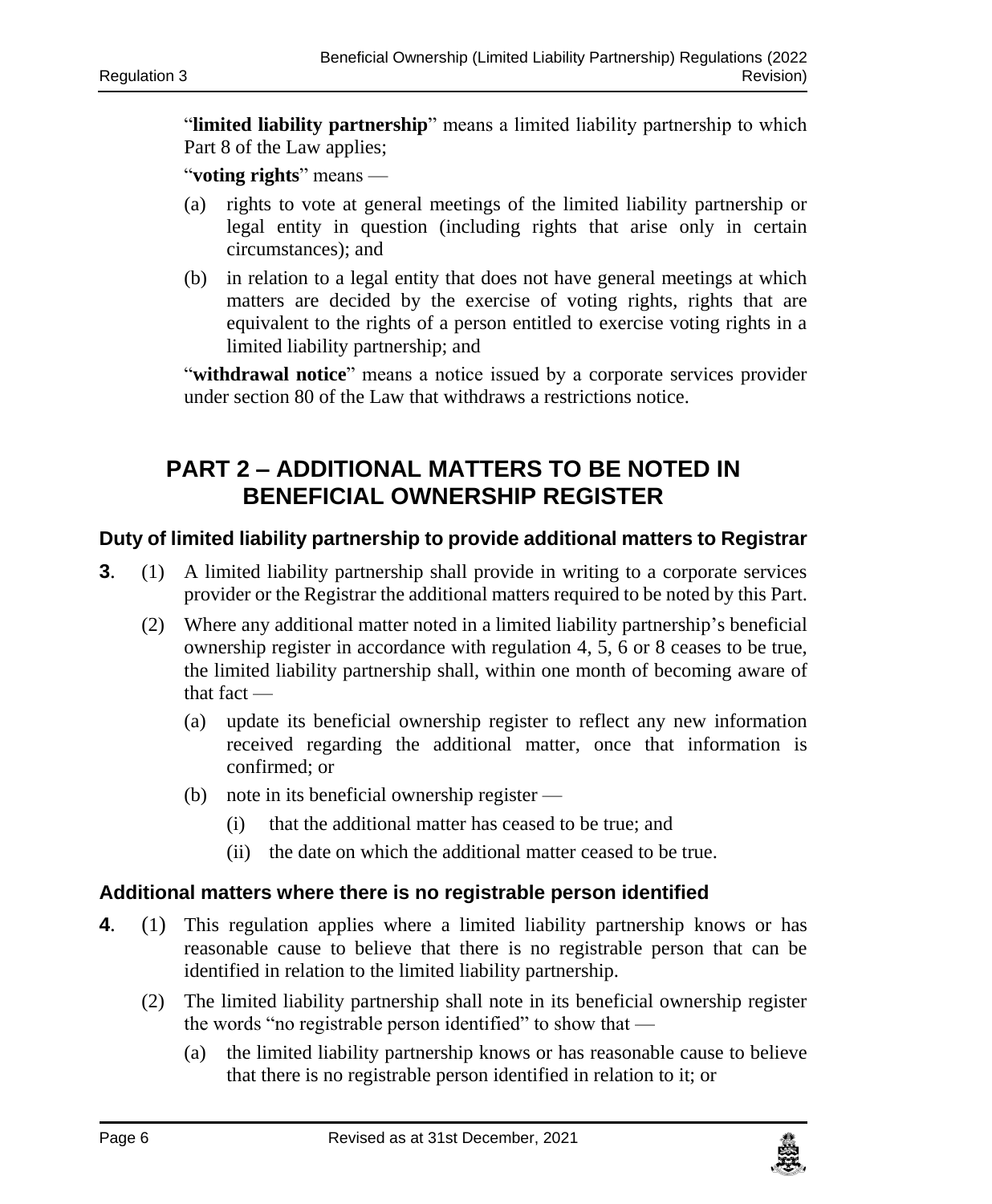(b) the limited liability partnership has taken reasonable steps to identify all beneficial owners and relevant legal entities and has not, in the course of taking such steps, been able to identify any registrable person.5.

### <span id="page-6-0"></span>**5. Additional matters where an identified registrable person's particulars are not confirmed**

- <span id="page-6-2"></span>**5**. (1) This regulation applies where —
	- (a) a limited liability partnership has identified a registrable person in relation to it; and
	- (b) all the required particulars of that person have not yet been confirmed for the purposes of section 60 of the Law.
	- (2) The limited liability partnership shall note in its beneficial ownership register the words "confirmations pending" to show that the limited liability partnership has identified a registrable person in relation to the limited liability partnership but that all the required particulars of that person have not yet been confirmed.

# <span id="page-6-1"></span>**6. Additional matters where a limited liability partnership's investigations are ongoing**

- <span id="page-6-3"></span>**6.** (1) This regulation applies where a limited liability partnership —
	- (a) is not required to place a note in its beneficial ownership register by regulatio[n 4](#page-5-3) or [5;](#page-6-2)
	- (b) has not entered, and is not required to enter, the required particulars of any registrable person in its beneficial ownership register;
	- (c) has not yet completed taking reasonable steps to find out if there is anyone who is a registrable person in relation to the limited liability partnership; and
	- (d) is not exempt under section 52(1) of the Law.
	- (2) The limited liability partnership shall note in its beneficial ownership register the words "enquiries pending" to show that it is still in the process of taking reasonable steps to find out if there is anyone who is a registrable person in relation to the limited liability partnership.
	- (3) If, at any time between
		- (a) the date of a limited liability partnership's incorporation or registration by way of continuation under the Law, as applicable; and
		- (b) the date of a limited liability partnership's dissolution and removal from the register under the Law,

the limited liability partnership's beneficial ownership register contains the note "enquiries pending" for an uninterrupted period of not less than three calendar

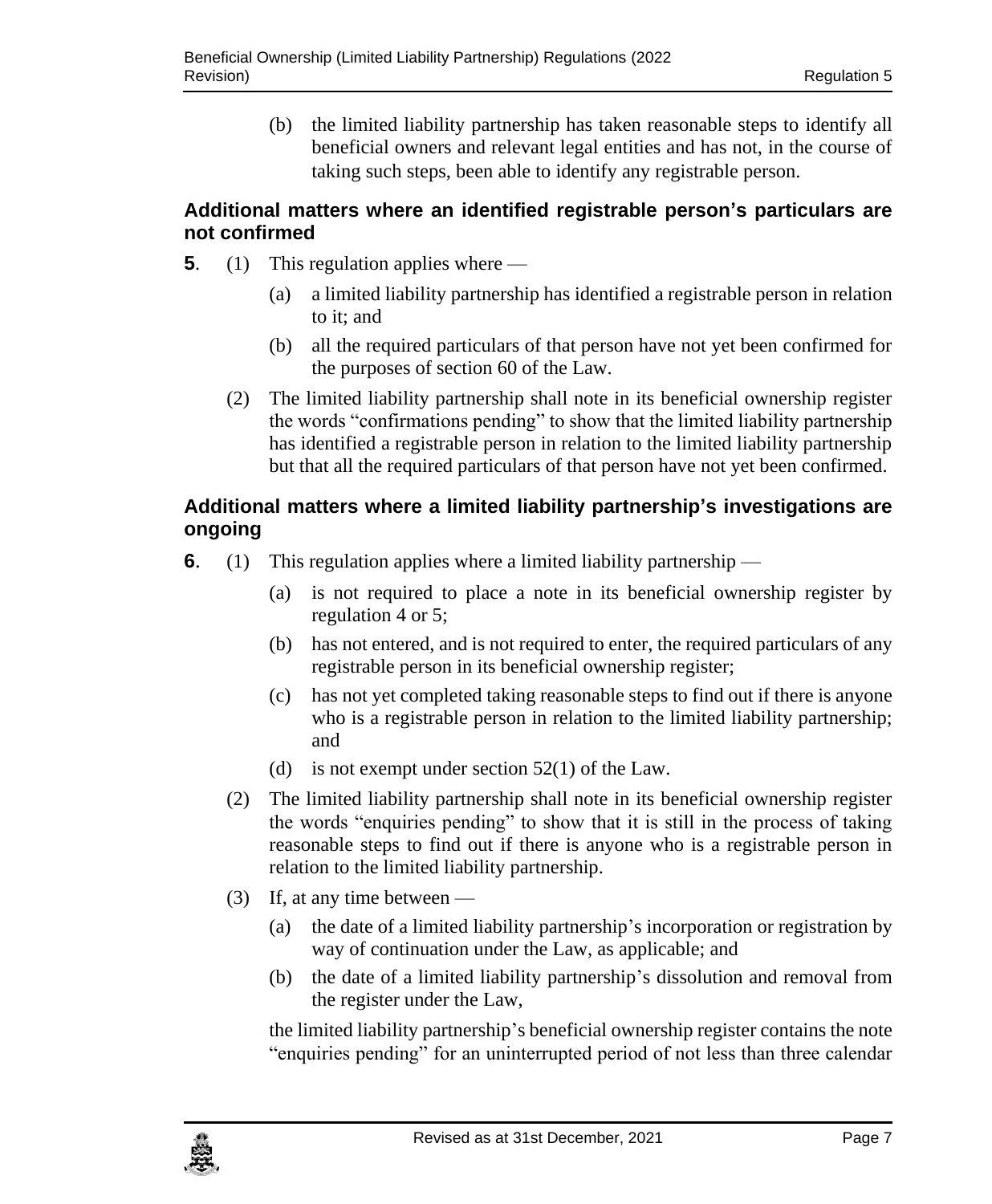months, the fact that the note remains in the register for that period shall be *prima facie* evidence that a breach of section 60(1) of the Law has occurred.

#### <span id="page-7-0"></span>**7. Additional matters where there is a failure to comply with a notice given under section 56 or 62 of the Law**

- **7**. (1) This regulation applies where a corporate service provider has given a notice under section 56 or 62 of the Law and —
	- (a) the addressee of the notice has failed to comply with the notice within the time specified in it; or
	- (b) the addressee of the notice has complied with the notice, but after the time specified in it.
	- (2) The corporate service provider shall note in the limited liability partnership's beneficial ownership register that it has given a notice under section 56 or 62 of the Law, as the case may be, and —
		- (a) where the notice has not been complied with, shall make a separate note in respect of each notice which has not been complied with; or
		- (b) where the notice has been complied with after the time specified in it, shall note the date on which the notice was complied with.

### <span id="page-7-1"></span>**8. Additional matters where a corporate services provider has issued a restrictions notice**

- <span id="page-7-2"></span>**8**. (1) This regulation applies where a corporate services provider has issued a restrictions notice.
	- (2) The corporate services provider shall note in the limited liability partnership's beneficial ownership register the words "restrictions notice issued" and the date of issue of the notice to show that it has issued the restrictions notice.
	- (3) Where the corporate services provider withdraws a restrictions notice under section 80 of the Law, the corporate service provider shall note in the limited liability partnership's beneficial ownership register —
		- (a) the words "restrictions notice withdrawn" to show that it has withdrawn the restrictions notice by giving a withdrawal notice; and
		- (b) the date specified in the withdrawal notice as the date on which the notice was given.
	- (4) Where a court makes an order under section 77 of the Law directing that a relevant interest in the limited liability partnership cease to be subject to restrictions, the corporate service provider shall note in the limited liability partnership's beneficial ownership register —
		- (a) the words "restrictions ceased by court order" to show that the court has made the order under section 77 directing that a relevant interest in the limited liability partnership cease to be subject to restrictions; and

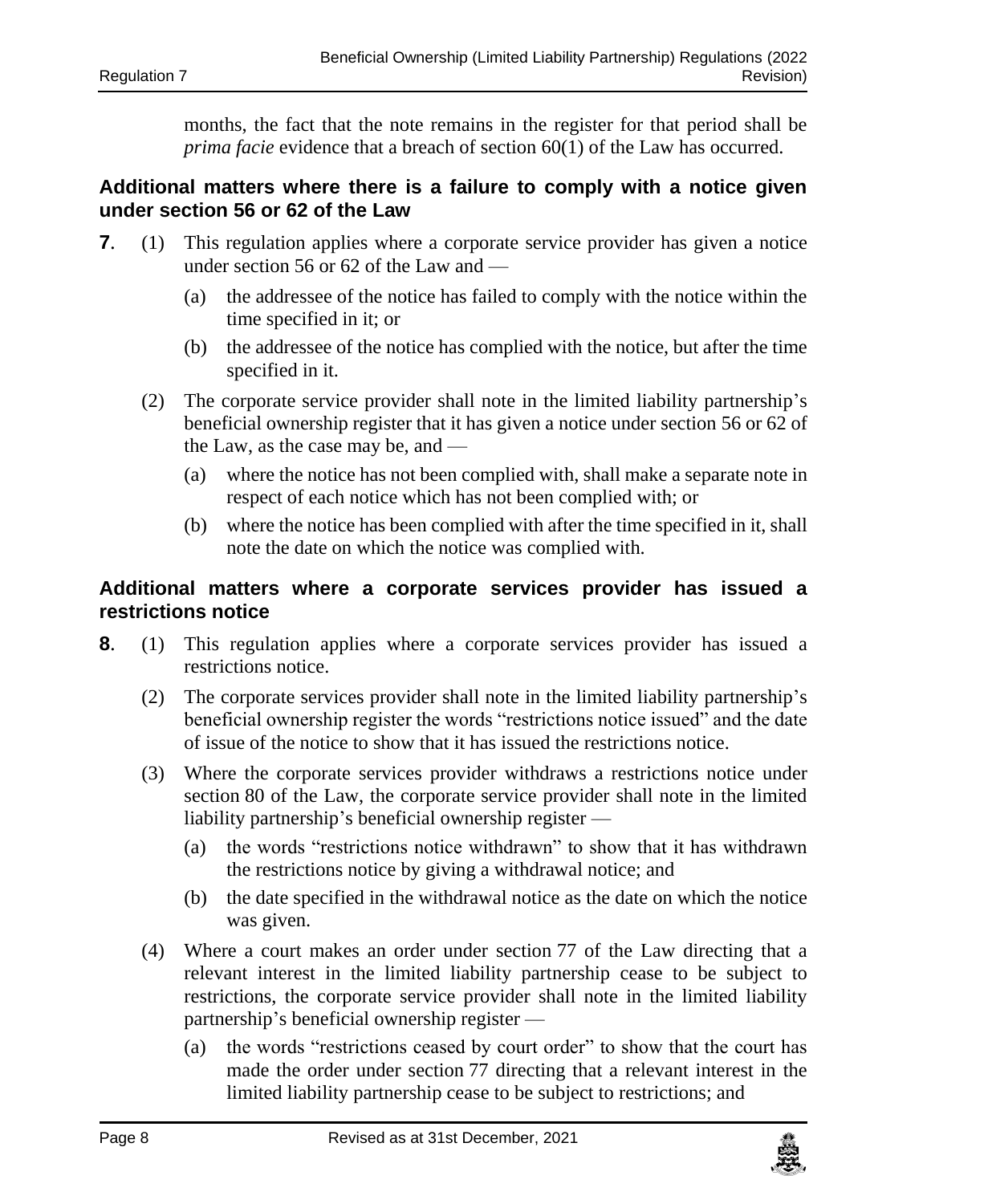(b) identify the interest in the limited liability partnership that is relevant to the restrictions notice by reference to the partnership interest or right in question.

# <span id="page-8-0"></span>**PART 3 – DUTIES OF CORPORATE SERVICES PROVIDERS AND THE REGISTRAR**

# <span id="page-8-1"></span>**9. Confirmation of limited liability partnership's exemption from the application of Part 8 of the Law**

- **9**. (1) Where a limited liability partnership is exempt from the application of Part 8 of the Law, the corporate services provider that provides registered office services to the limited liability partnership (or the Registrar if the Registrar provides such services) shall provide the competent authority with all relevant information from the written confirmation of the exemption provided by the limited liability partnership under section 60(2) of the Law.
	- (2) The relevant information shall be provided by way of the search platform established pursuant to section 67 of the Law and in the place and manner and at such intervals as are required of corporate services providers by virtue of section 68(2) of the Law and these Regulations.
	- (3) The written confirmation of the exemption required to be provided by a limited liability partnership by section 60(2) of the Law shall include the following information for the purposes of paragraph  $(a)(ii)$  of that section —
		- (a) for an exemption under section  $52(1)(a)$  of the Law, the name of the stock exchange;
		- (b) for an exemption under section  $52(1)(c)$  of the Law, the names of the approved person, the regulator or the stock exchange that is relevant to the approved person and the jurisdiction in which that regulator or stock exchange is established;
		- (c) for an exemption under section  $52(1)(d)$  of the Law, the names of the relevant regulator and the jurisdiction in which that regulator is established;
		- (d) for an exemption under section  $52(1)(e)$  of the Law
			- (i) where the vehicle, fund or scheme is registered or holds a licence under a regulatory law, the name of the partnership; or
			- (ii) where the vehicle, fund or scheme is managed, arranged, administered or operated by an approved person, the names of the partnership, the approved person and the regulator or stock exchange that is relevant to the approved person and the jurisdiction in which that regulator or stock exchange is established;

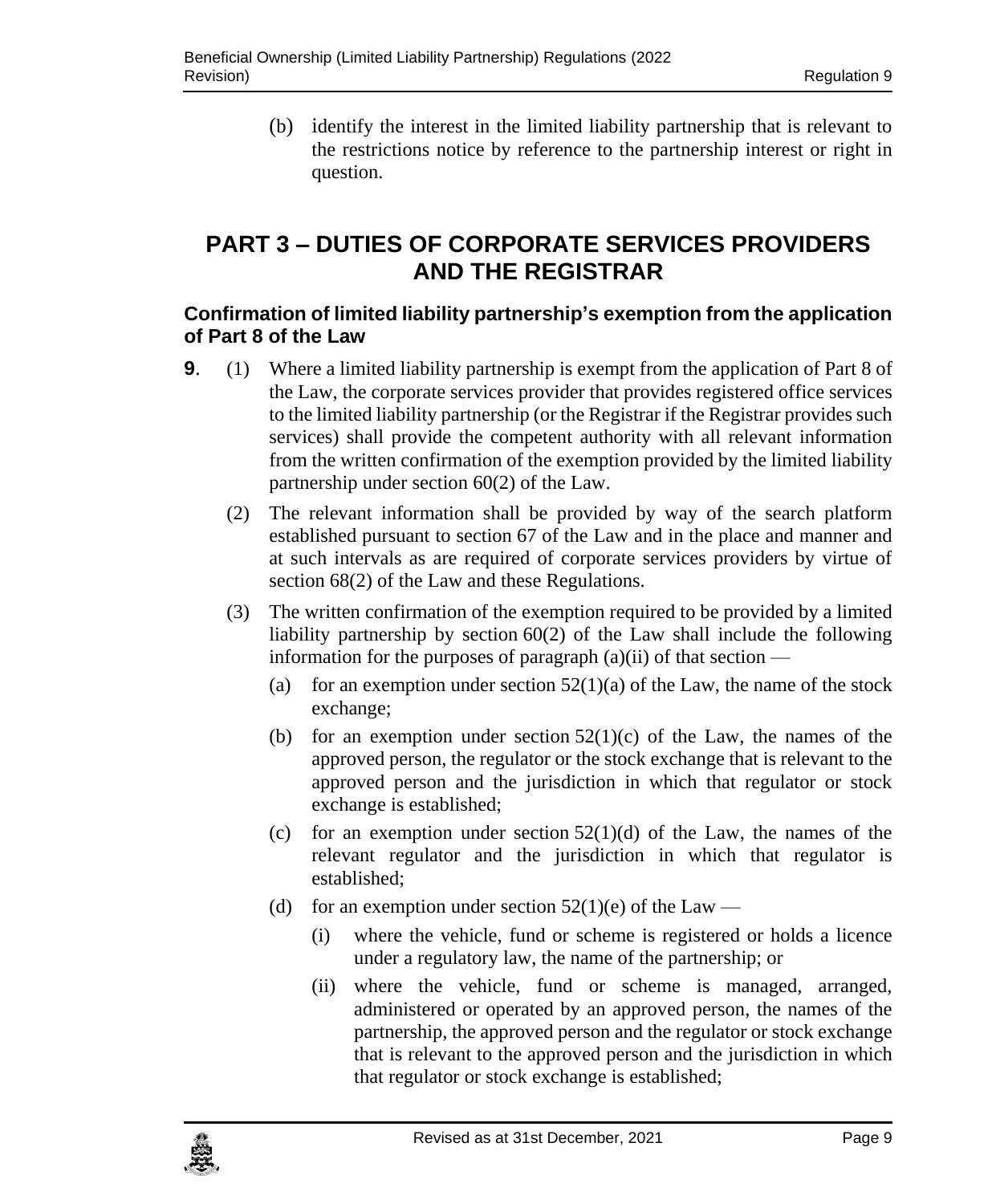- (e) for an exemption under section  $52(1)(f)$  of the Law, the name of the relevant legal entity holding a licence under the relevant Law referred to in that section;
- (f) for an exemption under section  $52(1)(g)$  of the Law, such information as may be prescribed.
- (4) Where a limited liability partnership is exempted on the basis that it is a subsidiary of one or more legal entities described in section 52(1) of the Law, the written confirmation shall include —
	- (a) the names of  $-$ 
		- (i) every legal entity described in that section of which the limited liability partnership is a subsidiary for the reasons set out in section  $52(4)(a)$  or (b); or
		- (ii) the ultimate parent or parents in each chain of exempted legal entities, where the limited liability partnership is a subsidiary by reason only of section  $52(4)(c)$ ; and
	- (b) in respect of each legal entity named pursuant to paragraph (a), the paragraph of section 52(1) that provides for the exemption and such additional information as may be relevant based on the provisions set out in that paragraph.
- (5) Where, in the case of an exemption under section  $52(1)(e)$  of the Law, the general partner is a general partner of more than one partnership which qualifies for the exemption, the written confirmation of the exemption need only name one such partnership.
- (6) Where a limited liability partnership is exempt from the application of Part 8 of the Law under more than one paragraph of section 52(1) of the Law, the written confirmation of the exemption need only include the information required by one subparagraph of paragraph (3) of this regulation that applies to the limited liability partnership.
- (7) The written confirmation referred to in paragraph (4) need only include the names of legal entities or parent entities that are required under subparagraph (4)(a) and apply to the limited liability partnership.

#### <span id="page-9-0"></span>**10. Changes to information in confirmation of exemption**

**10.** (1) If a limited liability partnership that has provided a written confirmation of exemption to a corporate services provider or the Registrar in accordance with section 60(2) of the Law becomes aware that any information in the confirmation has ceased to be true, the limited liability partnership shall, within one month of becoming aware of that fact, provide the corporate services provider or the Registrar, as the case may be, with —

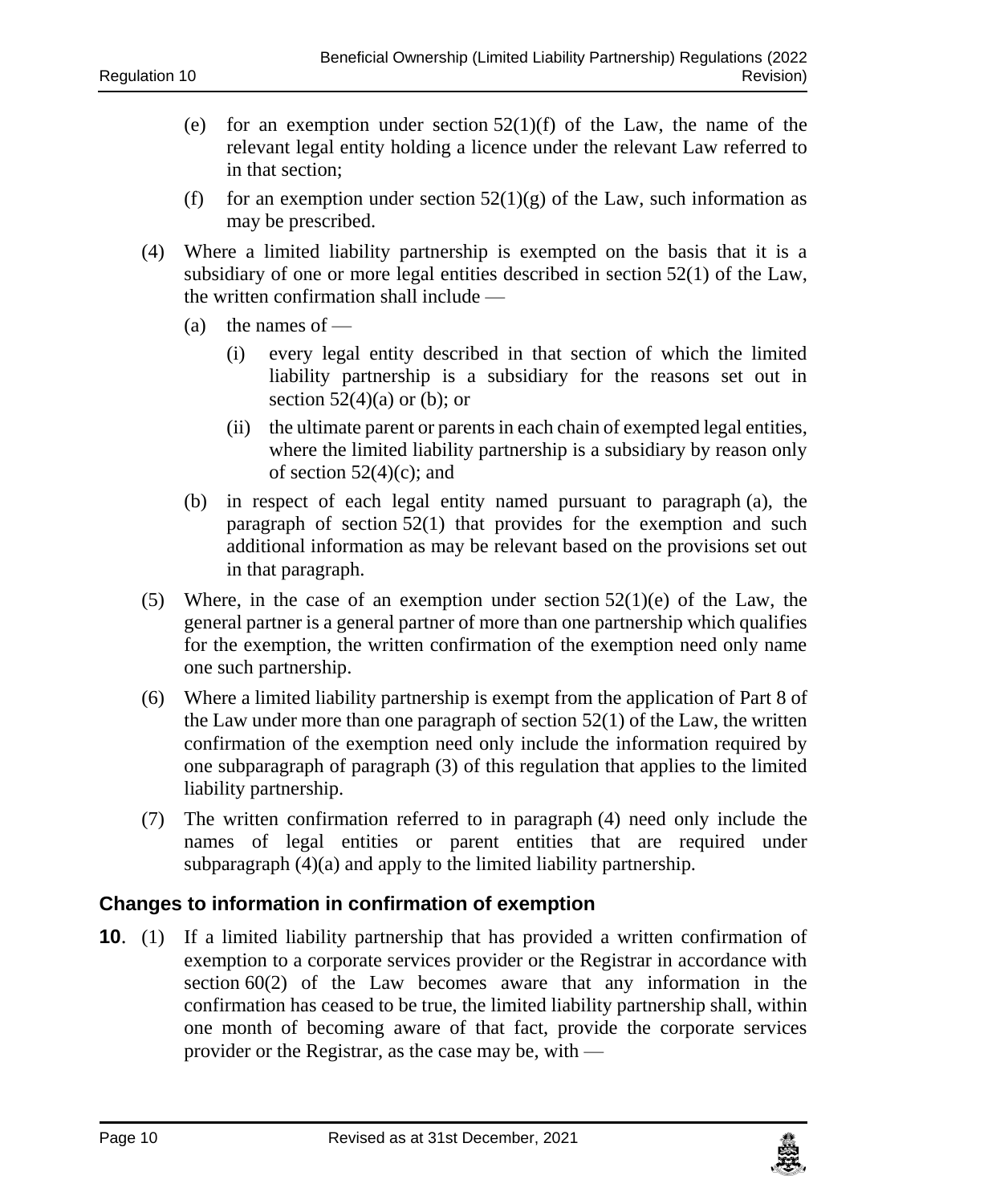- (a) an amended written confirmation of the exemption correcting the erroneous information and including any additional information required by these Regulations; and
- (b) instructions to file the amended confirmation of exemption with the competent authority.
- (2) On receipt of an amended confirmation of exemption provided under paragraph (1), a corporate services provider or the Registrar, as the case may be, shall provide the competent authority with all relevant information from the amended confirmation or exemption in accordance with the requirements of regulation 9(2).

### <span id="page-10-0"></span>**11. Deposit of beneficial ownership information**

- **11**. (1) Corporate services providers shall deposit with the competent authority not less than once in each month —
	- (a) the beneficial ownership information required to be deposited under section 68(2) of the Law and the relevant information required under regulation 9(1) respecting a confirmation of exemption; or
	- (b) if the beneficial ownership information and relevant information referred to in subparagraph (a) has not changed since the prior deposit of such information, a notice that there has been no change to the information since that time.
	- (2) The beneficial ownership information and notice referred to in paragraph (1) shall be deposited in the manner specified by the competent authority as being compatible with its search platform.
	- (3) Notwithstanding paragraph (1), a limited liability partnership that is being wound up need only deposit the beneficial ownership information and notice referred to in that paragraph every ninety days.

# **PART 4 – RESTRICTIONS NOTICE**

#### <span id="page-10-2"></span><span id="page-10-1"></span>**12. Content of a restrictions notice**

- **12**. A restrictions notice shall
	- (a) specify the date on which it is issued;
	- (b) identify the addressee's relevant interest in the limited liability partnership that is relevant to the restrictions notice by reference to the partnership interest or right in question;
	- (c) explain the effect of the notice;
	- (d) state that, by virtue of the notice, certain acts or failures to act may constitute an offence; and

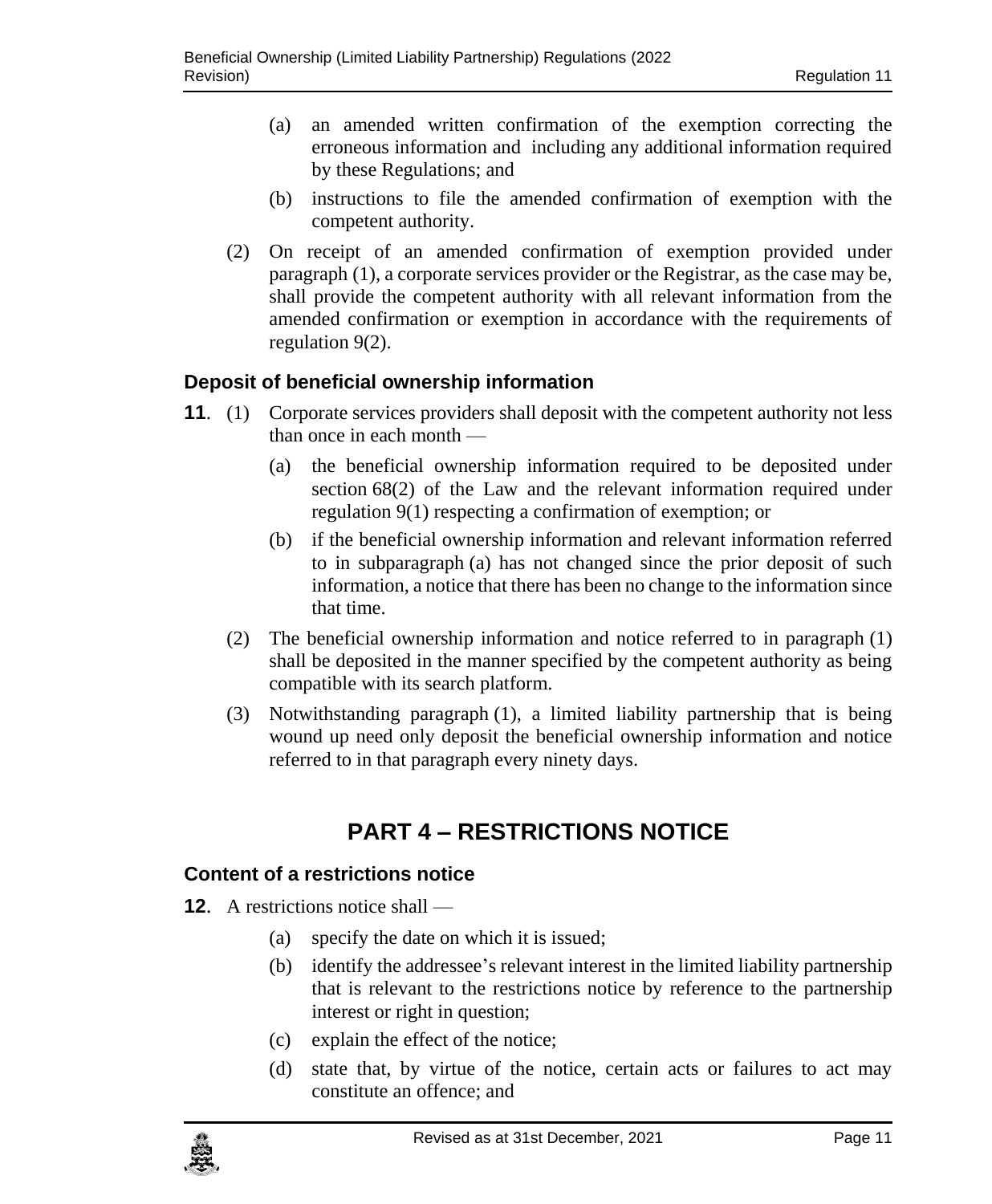(e) state that an aggrieved person may apply to the court for an order directing that the relevant interest cease to be subject to restrictions.

#### <span id="page-11-0"></span>**13. Withdrawal of a restrictions notice**

- **13.** Where a corporate services provider is required to withdraw a restrictions notice under section 80 of the Law, the withdrawal notice shall —
	- (a) be given before the end of the period of fourteen days beginning with the day on which the corporate services provider is required to withdraw the restrictions notice under that section;
	- (b) specify the date on which the withdrawal notice is given;
	- (c) identify the interest in the limited liability partnership that is relevant to the restrictions notice by reference to the partnership interest or right in question; and
	- (d) state that the relevant interest is no longer subject to restrictions.

# <span id="page-11-1"></span>**PART 5 – HOLDING AN INTEREST IN A LIMITED LIABILITY PARTNERSHIP DIRECTLY OR INDIRECTLY**

#### <span id="page-11-2"></span>**14. Application**

- **14**. For the purposes of determining whether a person meets the specified conditions under section 54 or 55 of the Law or is a registrable person under section 58, this Part specifies the circumstances in which —
	- (a) a person ("V") is to be regarded as directly holding an interest in a limited liability partnership ("W"); and
	- (b) an interest held by V in W is to be regarded as held indirectly through a legal entity.

#### <span id="page-11-3"></span>**15. Holding an interest in a limited liability partnership directly**

- **15.** (1) V holds an interest in limited liability partnership W directly if
	- (a) V holds a partnership interest of W directly;
	- (b) V holds, directly, voting rights in W;
	- (c) V holds, directly, the right to appoint or remove any of the persons entitled to take part in the management of W;
	- (d) V has the right to exercise, or actually exercises, significant influence or control directly over W; or
	- (e) paragraph (2) is satisfied.
	- (2) This paragraph is satisfied where —

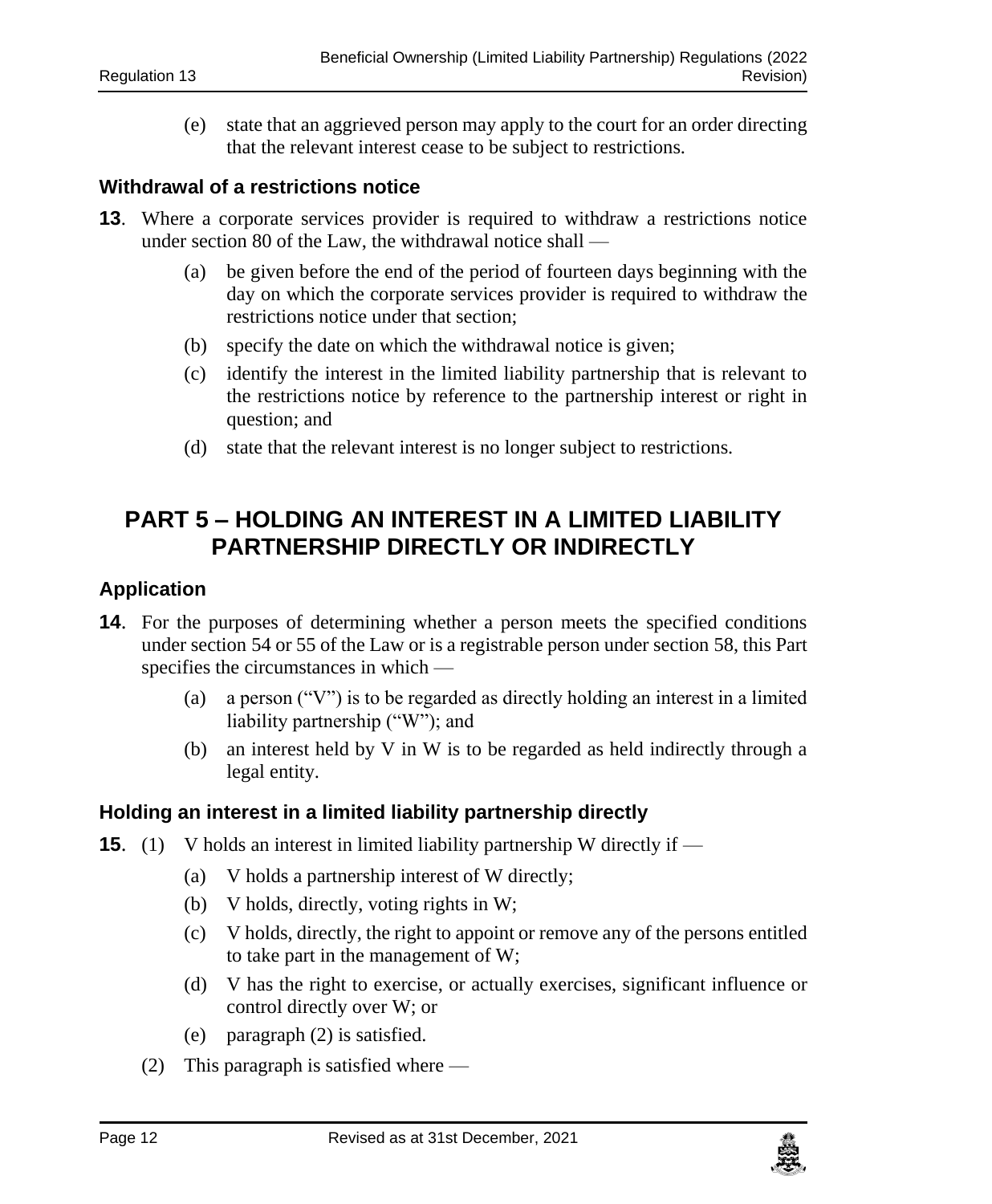- (a) the trustees of a trust (or the members of a partnership or other entity that under the law by which it is governed is not a legal person) hold an interest in W in a way mentioned in paragraph  $(1)(a)$  to  $(d)$ ; and
- (b) V has the right to exercise, or actually exercises, significant influence or control directly over the activities of that trust, partnership or other entity.

## <span id="page-12-0"></span>**16. Holding an interest in a limited liability partnership indirectly through a legal entity**

- **16.** (1) This regulation applies where  $V$ 
	- (a) holds a partnership interest in W by virtue of indirectly holding a partnership interest in W; and
	- (b) holds a partnership interest in W by virtue of having a majority stake as described in regulation  $17(2)$  in —
		- (i) a legal entity ('L") which holds the partnership interest directly; or
		- (ii) a legal entity that is part of a chain of legal entities described in regulation  $17(1)(b)$  that includes L.
	- (2) Where this regulation applies, V holds the interest in  $W -$ 
		- (a) through L; and
		- (b) through each other legal entity in the chain mentioned in paragraph  $(1)(b)(ii)$ .

# <span id="page-12-1"></span>**17. Rights or interests held indirectly**

- **17.** (1) A person holds a right or partnership interest indirectly if the person has a majority stake in a legal entity and that entity  $-$ 
	- (a) holds the right or partnership interest in question; or
	- (b) is part of a chain of legal entities
		- (i) each of which (other than the last) has a majority stake in the entity immediately below it in the chain; and
		- (ii) the last of which holds the right or partnership interest.
	- (2) For these purposes, a person ("A") has a majority stake in a legal entity ("B")  $if -$ 
		- (a) A holds a majority of the voting rights in B;
		- (b) A is a member of B and has the right to appoint or remove a majority of  $-$ 
			- (i) the board of directors of B; or
			- (ii) the managers or a person holding similar or equivalent position in  $B$ ;
		- (c) A is a member of B and controls alone, pursuant to a joint agreement with other members, a majority of the voting rights in B; or

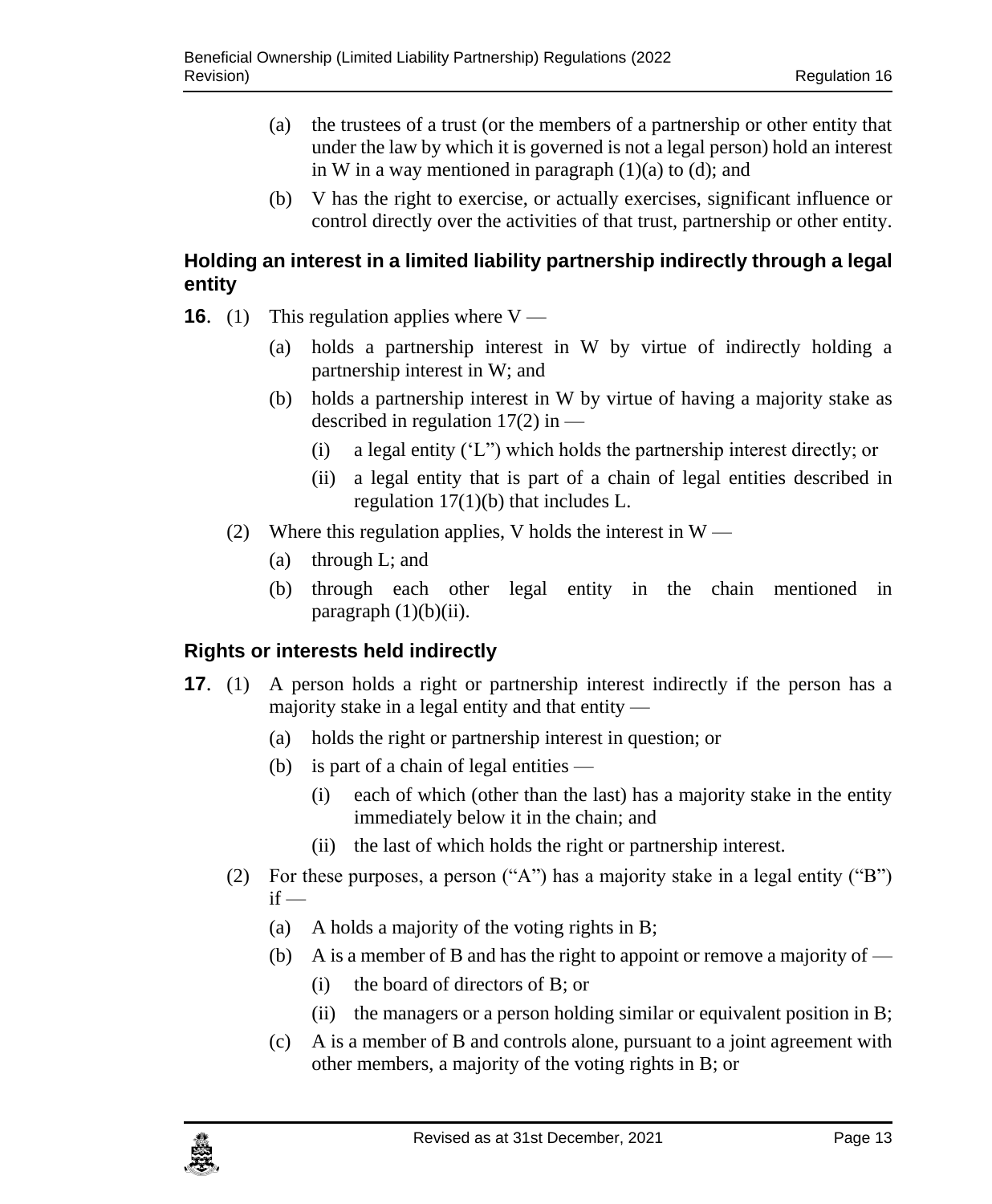- (d) A has the right to exercise, or actually exercises, dominant direct influence or control over B.
- (3) In the application of this paragraph to the right to appoint or remove a majority of the board of directors, a legal entity is to be treated as having the right to appoint a director if —
	- (a) a person's appointment as director follows necessarily from that person's appointment as director of the legal entity; or
	- (b) the directorship is held by the legal entity itself.

# <span id="page-13-0"></span>**PART 6 – DETERMINING WHETHER A PERSON MEETS THE SPECIFIED CONDITIONS OR HOLDS A RELEVANT INTEREST**

#### <span id="page-13-1"></span>**18. Determining whether a person meets specified conditions**

**18**. This Part applies for the purposes of determining whether a person meets the specified conditions under section 54 or 55 of the Law or holds a relevant interest for the purposes of the provisions relating to restriction notices under Part 8 of the Law.

#### <span id="page-13-2"></span>**19. Joint interests and arrangements**

- **19**. (1) If two or more persons each hold a partnership interest or right jointly, each of them is treated as holding it.
	- (2) If a partnership interest or right held by a person and a partnership interest or right held by another person are the subject of a joint arrangement between those persons, each of them is treated as holding the combined partnership interests or rights of both of them.

#### <span id="page-13-3"></span>**20. References to voting rights**

- **20.** (1) A reference to the voting rights in a legal entity is to the rights conferred on the persons holding partnership interests or equivalent equity interests to vote at general meetings of the entity on all or substantially all matters.
	- (2) In relation to a legal entity that does not have general meetings at which matters are decided by the exercise of voting rights, a reference to exercising voting rights in the entity shall be read as a reference to exercising rights in relation to the entity that are equivalent to those of a person entitled to exercise voting rights in a limited liability partnership.

### <span id="page-13-4"></span>**21. Voting rights in a legal entity**

**21**. In applying this Part, the voting rights in a legal entity shall be reduced by any rights held by the entity itself.

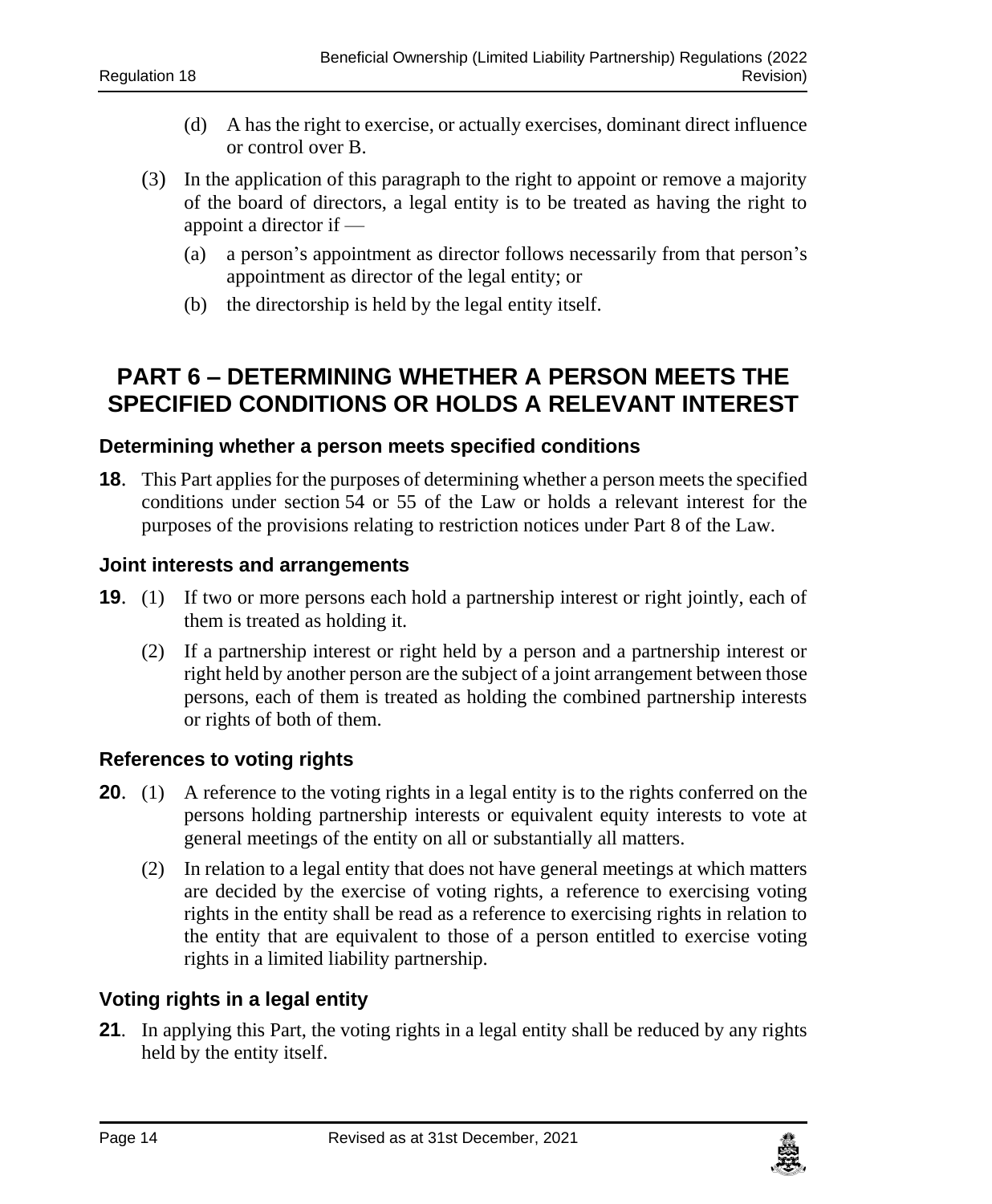### <span id="page-14-0"></span>**22. Interests or rights held by nominees**

**22**. An interest or right held by a person as nominee for another is to be treated for the purposes of these Regulations as held by the other (and not by the nominee).

# <span id="page-14-1"></span>**23. Right to share in surplus limited liability partnership property**

**23.** For the purpose of section 54(3)(a) of the Law, to the extent that the holding of a right to share in any surplus limited liability partnership property on a winding up of the limited liability partnership is not expressly provided for, each member of the limited liability partnership shall be treated as holding the right to an equal share in any surplus limited liability partnership property on a winding up.

### <span id="page-14-2"></span>**24. Right to appoint or remove managers**

- **24.** A reference to the right to appoint or remove
	- (a) a majority of the directors; or
	- (b) a manager or a person holding a similar or equivalent position, of a legal entity,

is to the right to appoint or remove managers holding a majority of the voting rights on all or substantially all matters at meetings of the managers.

### <span id="page-14-3"></span>**25. Rights treated as held by person who controls their exercise**

- **25.** (1) Where a person controls a right, the right is to be treated for the purposes of these Regulations as held by that person (and not by the person who in fact holds the right, unless that person also controls it).
	- (2) Where a relevant interest is treated under this regulation as held by a person other than the person who in fact holds the interest, both the holder and the other person shall be regarded as holding the relevant interest.
	- (3) A person controls a right if, by virtue of any arrangement between that person and others, the right is exercisable only —
		- (a) by that person;
		- (b) in accordance with that person's directions or instructions; or
		- (c) with that person's consent or concurrence.

### <span id="page-14-4"></span>**26. Rights exercisable only in certain circumstances, etc**

- **26.** (1) Rights that are exercisable only in certain circumstances shall be taken into account only —
	- (a) when the circumstances have arisen and for so long as they continue to subsist; or
	- (b) when the circumstances are within the control of the person having the rights.

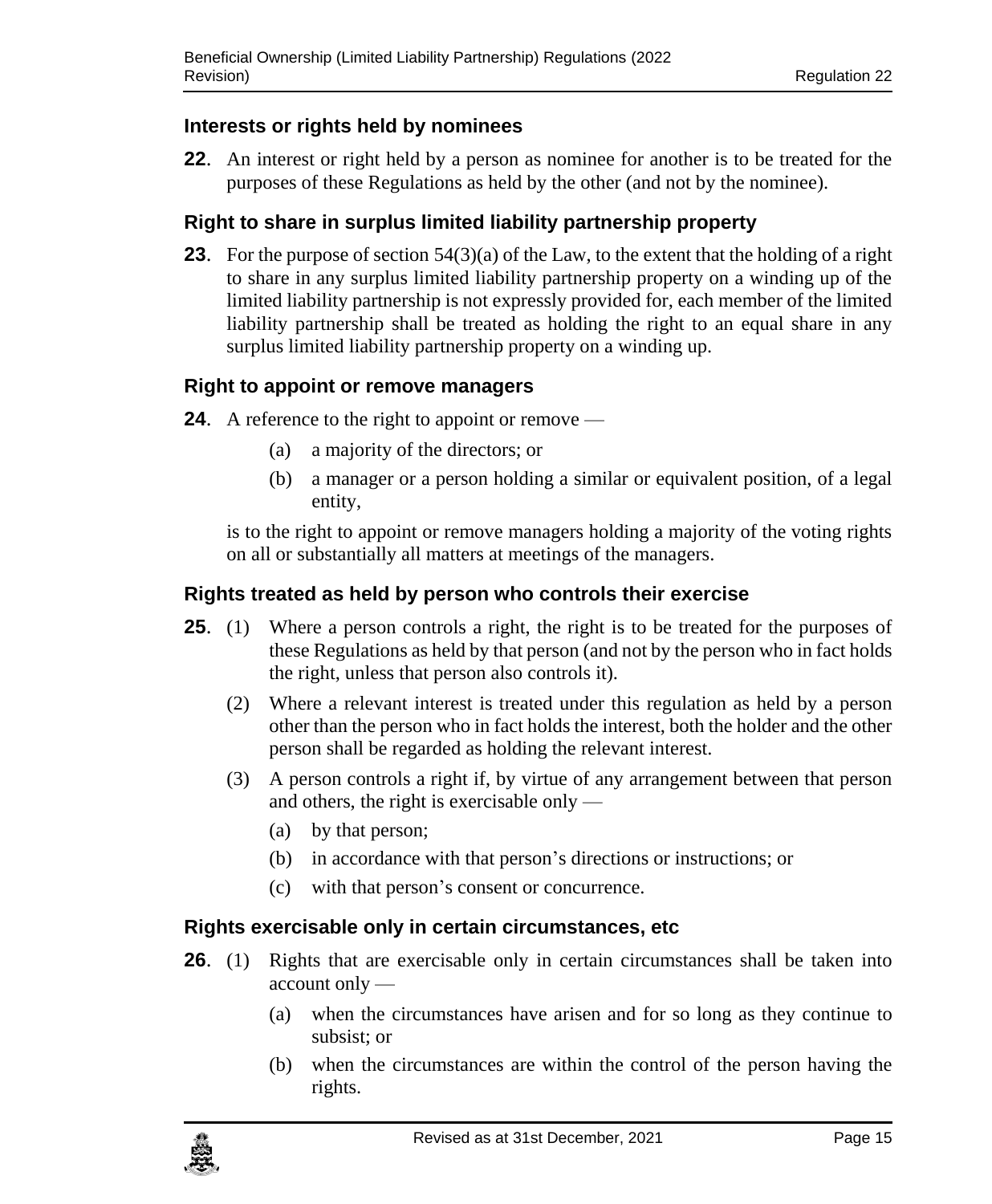- (2) Notwithstanding paragraph (1), rights that are exercisable by an administrator or by creditors while a legal entity is in insolvency proceedings shall not be taken into account even while the entity is in those proceedings.
- (3) Rights that are normally exercisable but are temporarily incapable of exercise shall continue to be taken into account.

#### <span id="page-15-0"></span>**27. Rights attached to partnership interests held by way of security**

- **27**. Rights attached to partnership interests held by way of security provided by a person shall be treated as held by that person —
	- (a) where apart from the right to exercise them for the purpose of preserving the value of the security, or of realising it, the rights are exercisable only in accordance with that person's instructions; and
	- (b) where the partnership interests are held in connection with the granting of loans as part of normal business activities and apart from the right to exercise them for the purpose of preserving the value of the security, or of realising it, the rights are exercisable only in that person's interests.

#### <span id="page-15-1"></span>**28. Limited partners**

- **28.** (1) An individual or a legal entity does not meet the specified conditions for being a beneficial owner or a relevant legal entity in relation to a limited liability partnership by virtue only of being a limited partner.
	- (2) An individual or a legal entity does not meet the specified conditions in section 54(3) of the Law in relation to a limited liability partnership (or to the extent they may otherwise apply to such legal entity by virtue of section 55(3) of the Law) by virtue only of, directly or indirectly, holding a partnership interest or a right in or in relation to a limited partner which (in its capacity as such) would meet the condition if it were an individual.
	- (3) Paragraphs (1) and (2) do not apply for the purposes of determining under section 54(5) of the Law (to the extent that the section would apply to the legal entity by virtue of section 55(3) of the Law) whether the members of a partnership or other entity meet the conditions in section 54(3) or (4) of the Law (to the extent that the section would apply to the legal entity by virtue of section 55(3) of the Law) in their capacity as members.
	- (4) In this regulation, "**limited partner**" means
		- (a) a limited partner in a limited partnership registered under the *Partnership Act (2013 Revision)* or the *Exempted Limited Partnership Act (2021 Revision)*, other than one who takes part in the management of the partnership business; or

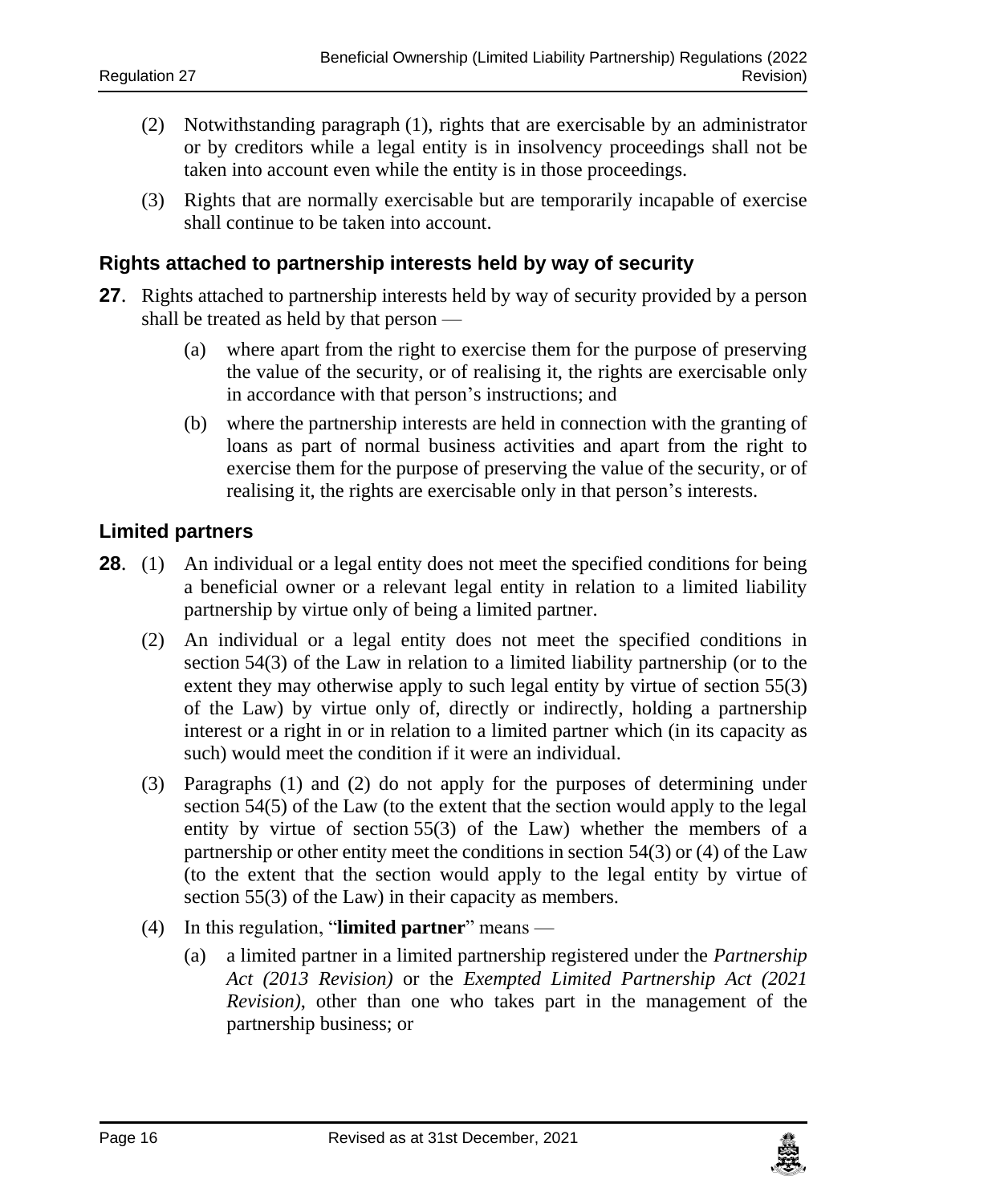(b) an individual or a legal entity who is a foreign limited partner and participates in limited partnership arrangements established under the law of a country or territory outside the Islands.

# **PART 7 – ADMINISTRATIVE FINES**

### <span id="page-16-1"></span><span id="page-16-0"></span>**29. Definitions in this Part**

**29**. In this Part —

"**administrative fine notice**" means an administrative fine notice issued by the Registrar under regulation [30](#page-16-3) for the imposition of an administrative fine, in accordance with section 88 of the Law, to a person who breaches a provision of Part 8 of the Law that is specified in the Schedule of the Law;

"**applicant**" means a person who appeals against the decision of the Registrar to impose an administrative fine in accordance with section 88 of the Law; "original decision" means the decision of the Registrar to impose the administrative fine specified in an administrative fine notice, in accordance with section 88 of the Law; and

"**review committee**" means a committee appointed by the competent authority under regulation 31(3).

### <span id="page-16-2"></span>**30. Administrative fine notice**

- <span id="page-16-3"></span>**30**. (1) The Registrar may impose an administrative fine, which is set out in the Schedule of the Law, in accordance with Part 9 of the Law for a breach of a provision under Part 8 of the Law, by issuing to a person, an administrative fine notice in accordance with paragraphs (2) and (3).
	- (2) An administrative fine notice referred to in paragraph (1) shall specify
		- (a) the date on which the notice was issued;
		- (b) the breach for which the fine is imposed and the provision under the Law;
		- (c) details of the breach;
		- (d) the amount of the fine;
		- (e) how payment should be made;
		- (f) the date by which the administrative fine should be paid;
		- (g) the effects of non-payment; and
		- (h) the process for appealing against the decision of the Registrar to impose the administrative fine.
	- (3) The Registrar may issue an administrative fine notice under paragraph  $(2)$ 
		- (a) to an individual, by sending the notice to the most recent email address provided by the individual to the Registrar; or

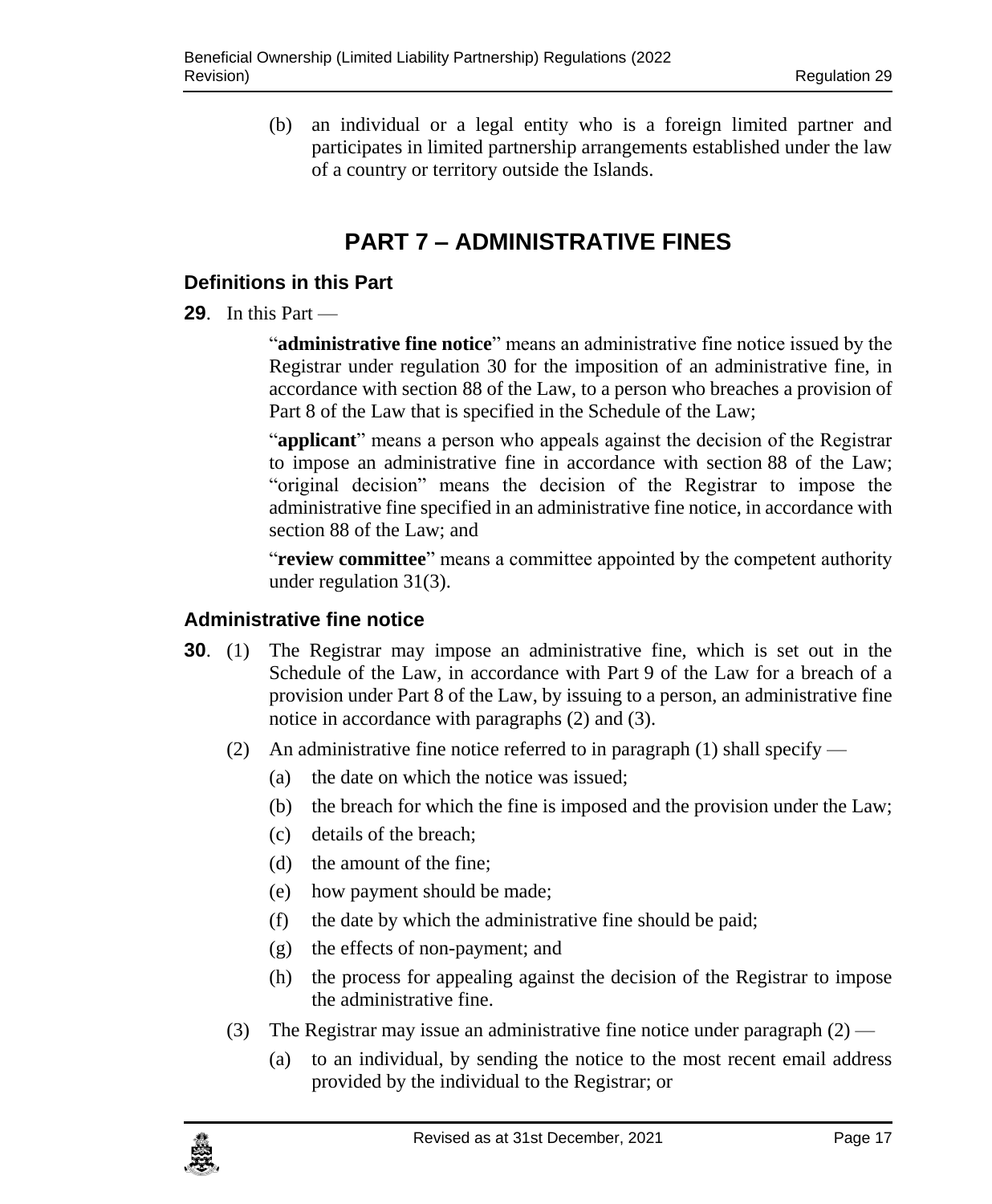- (b) to a body corporate, by sending the notice to the most recent email address provided to the Registrar of —
	- (i) a director or officer of the body corporate; or
	- (ii) its corporate services provider.

#### <span id="page-17-0"></span>**31. Appeal to the competent authority**

- <span id="page-17-2"></span>**31**. (1) A person who receives an administrative fine notice may, by application, appeal against the decision of the Registrar to impose the administrative fine to the competent authority.
	- (2) An application under paragraph (1) shall be made in the form set out in the Schedule, within thirty days from the date of receipt of the administrative fine notice.
	- (3) The competent authority shall, on receipt of an application under paragraph (1), appoint a review committee to conduct an inquiry concerning the matters raised in the application under paragraph (1).

#### <span id="page-17-1"></span>**32. Review committee**

- **32.** (1) The review committee shall comprise the following officers of the ministry with responsibility for financial services —
	- (a) two persons with knowledge and experience in accounting, financial services, banking or compliance; and
	- (b) an attorney-at-law.
	- (2) The competent authority shall not appoint to the review committee, any officer who assisted the Registrar in decision-making regarding the fine.
	- (3) Subject to any directions that may be given by the competent authority, the review committee may regulate its own procedure.
	- (4) The review committee shall notify the Registrar of an application submitted under regulation 31(1) and the grounds on which the applicant relies and the Registrar may make written representations to the review committee concerning the application, but shall not otherwise participate in any discussion, decision, debate or vote of the review committee concerning the application.
	- (5) The competent authority may by notice in writing, require an applicant to provide such documents, statements or any other information as it may reasonably require in the exercise of its functions.
	- (6) An applicant who receives a notice under paragraph (5), shall comply with the notice within the period and in the manner specified in the notice.
	- (7) The review committee shall upon completing the inquiry, report its findings and recommendations to the competent authority.

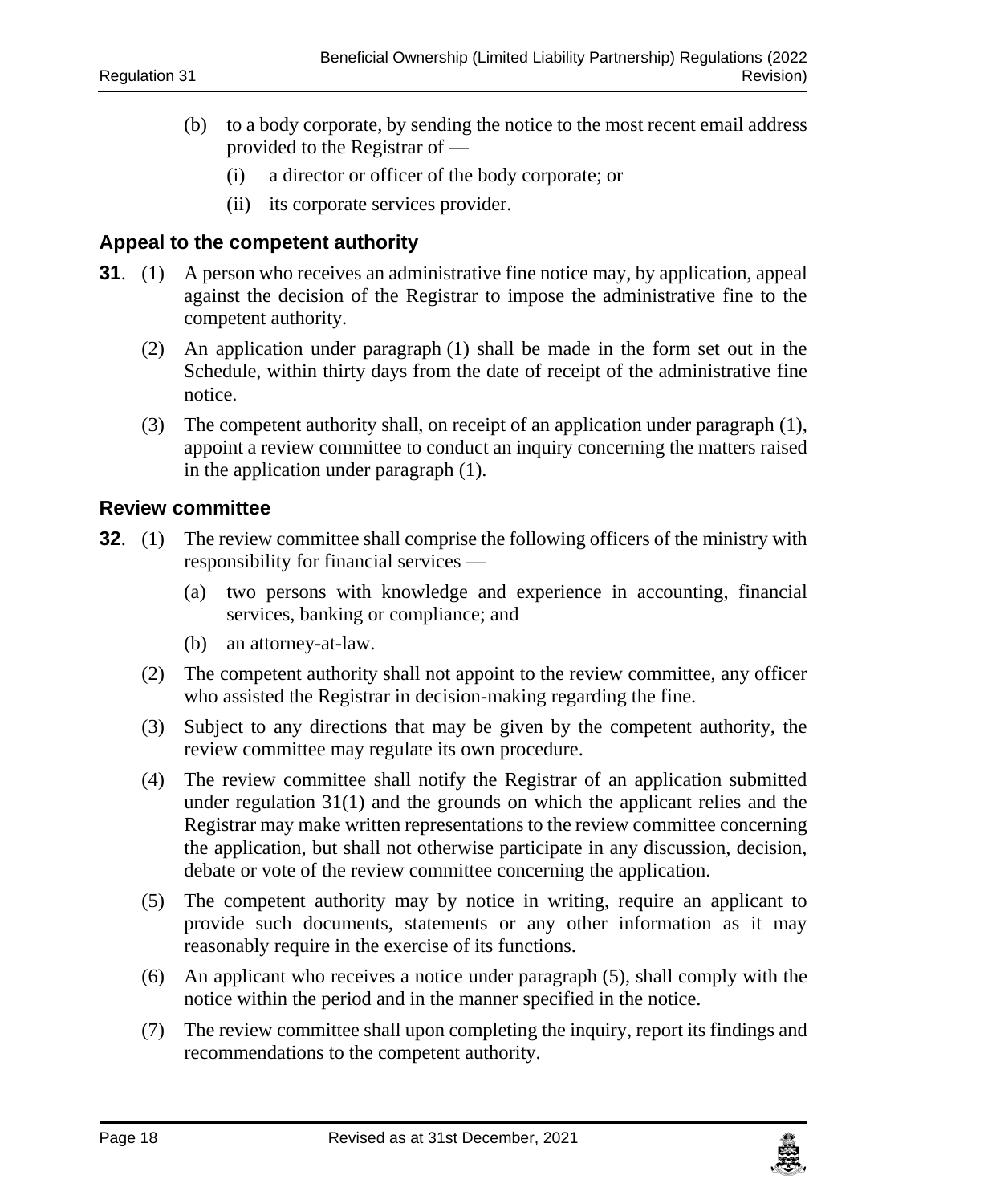# <span id="page-18-0"></span>**33. Decision by the competent authority**

- **33**. (1) The competent authority shall, upon receipt of the report of the review committee, consider and determine the application under regulation 31(1) and may affirm or set aside the original decision.
	- (2) The competent authority shall have regard to, but is not bound by, the findings and recommendations of the review committee.
	- (3) The competent authority shall, within fifteen working days of receipt of an application under regulation 31(1), give the applicant notice of its decision.
	- (4) Where the competent authority affirms the original decision, the notice of the decision on the application shall also state —
		- (a) the reasons for the decision; and
		- (b) that the applicant may apply to the Grand Court for judicial review of the decision.
	- (5) Where the competent authority sets aside the original decision, the original decision is deemed never to have been made.

# <span id="page-18-1"></span>**34. No stay of original decision**

**34**. An appeal under regulatio[n 31](#page-17-2) does not stay the operation of the original decision by the Registrar to impose an administrative fine as specified in the administrative fine notice

# <span id="page-18-2"></span>**35. Evidentiary provisions**

- **35**. (1) The date stated on an administrative fine notice is the date on which the administrative fine is considered imposed for the purpose of section 31(1)(b) of the Law.
	- (2) For the purpose of regulation  $31(2)$ , where the administrative fine notice is sent to a person by email, the date the email is sent is considered the date of receipt.

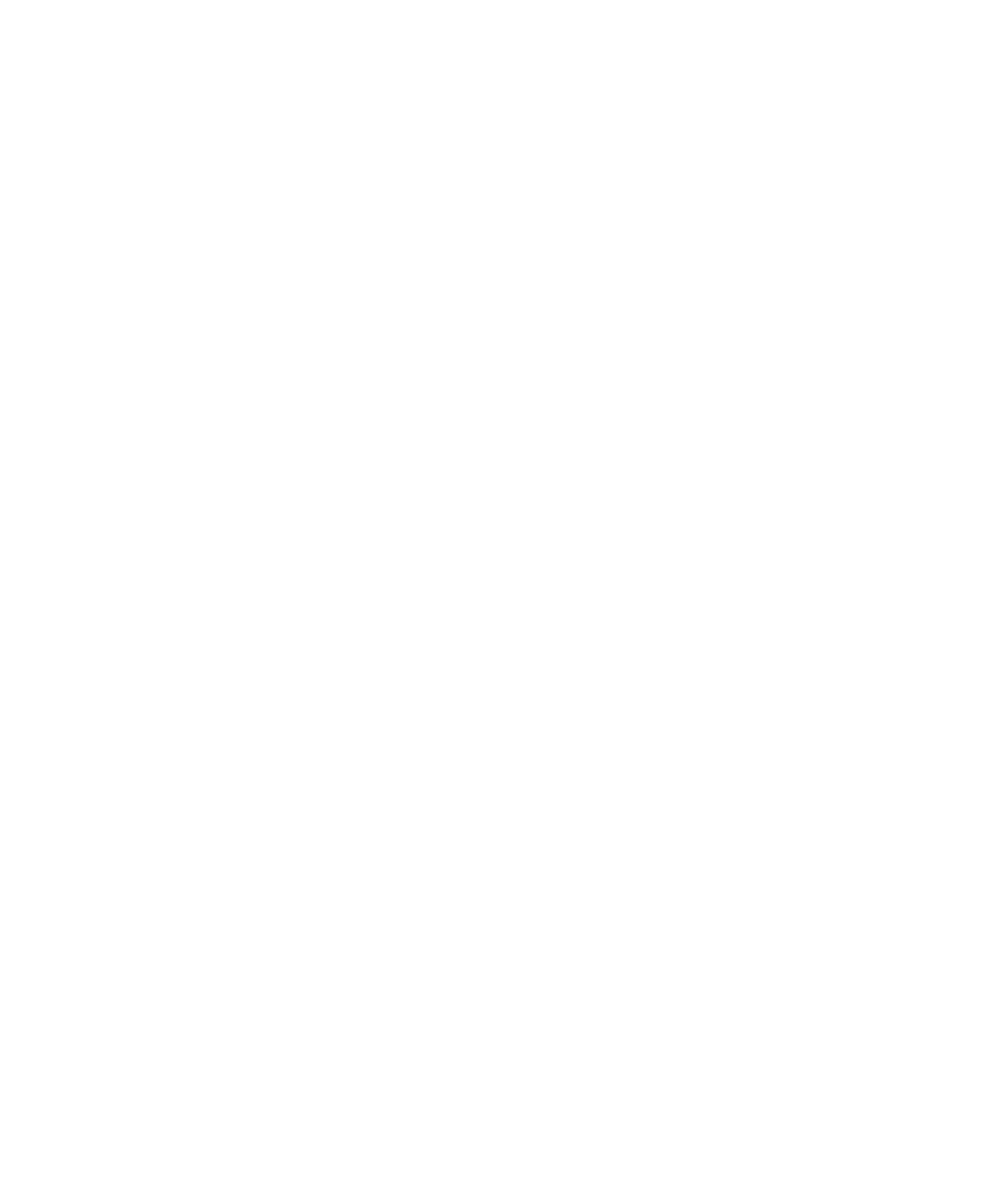# <span id="page-20-0"></span>**SCHEDULE**

*(regulation 31(2))*

# <span id="page-20-1"></span>**APPLICATION FOR AN APPEAL TO THE COMPETENT AUTHORITY**

To: The competent authority

At:

(*The physical address of the competent authority*)

OR

If the competent authority accepts the sending of an application under regulation 31 at a particular email address:

\_\_\_\_\_\_\_\_\_\_\_\_\_\_\_\_\_\_\_\_\_\_\_\_\_\_\_\_\_\_\_\_\_\_\_\_\_\_\_\_\_\_\_\_\_\_\_\_\_\_\_\_\_\_\_\_\_\_\_\_\_\_\_\_\_\_\_\_\_\_\_ (*The email address of the competent authority*)

TAKE NOTICE that, under regulation 31, the following person applies to the competent authority to appeal against the decision of the Registrar to impose the administrative fine by administrative fine notice received by the person on:

\_\_\_\_\_\_\_\_\_\_\_\_\_\_\_\_\_\_\_\_\_\_\_\_\_\_\_\_\_\_\_\_\_\_\_\_\_\_\_\_\_\_\_\_\_\_\_\_\_\_\_\_\_\_\_\_\_\_\_\_\_\_\_\_\_\_\_\_\_\_\_

(*Here insert date the notice was received and, if two or more administrative fine notices were given on that day. Identify the fine(s) in the administrative fine notice(s) which are the subject of the appeal*.)

Applicant's full name:\_\_\_\_\_\_\_\_\_\_\_\_\_\_\_\_\_\_\_\_\_\_\_\_\_\_\_\_ \_\_\_\_\_\_\_\_\_\_\_\_\_\_\_\_\_\_\_\_\_\_\_\_\_

The applicant's physical address is: \_\_\_\_\_\_\_\_\_\_\_\_\_\_\_\_\_\_\_\_\_\_\_\_\_\_\_\_\_\_\_\_\_\_\_\_\_\_\_\_\_\_

\_\_\_\_\_\_\_\_\_\_\_\_\_\_\_\_\_\_\_\_\_\_\_\_\_\_\_\_\_\_\_\_\_\_\_\_\_\_\_\_\_\_\_\_\_\_\_\_\_\_\_\_\_\_\_\_\_\_\_\_\_\_\_\_\_\_\_\_\_\_\_ The applicant's email address for notices from the competent authority to the applicant is: \_\_\_\_\_\_\_\_\_\_\_\_\_\_\_\_\_\_\_\_\_\_\_\_\_\_\_\_\_\_\_\_\_\_\_\_\_\_\_\_\_\_\_\_\_\_\_\_\_\_\_\_\_\_\_\_\_\_\_\_\_\_\_\_\_\_\_\_\_\_\_

Particulars about the application are as follows:

The relevant prescribed provision set out in the administrative fine notice is:

The grounds of appeal on which the applicant relies are:

\_\_\_\_\_\_\_\_\_\_\_\_\_\_\_\_\_\_\_\_\_\_\_\_\_\_\_\_\_\_\_\_\_\_\_\_\_\_\_\_\_\_\_\_\_\_\_\_\_\_\_\_\_\_\_\_\_\_\_\_\_\_\_\_\_\_\_\_\_\_\_\_ The facts and circumstances that the applicant relies on for the grounds are: \_\_\_\_\_\_\_\_\_\_\_\_\_\_\_\_\_\_\_\_\_\_\_\_\_\_\_\_\_\_\_\_\_\_\_\_\_\_\_\_\_\_\_\_\_\_\_\_\_\_\_\_\_\_\_\_\_\_\_\_\_\_\_\_\_\_\_\_\_\_\_\_

\_\_\_\_\_\_\_\_\_\_\_\_\_\_\_\_\_\_\_\_\_\_\_\_\_\_\_\_\_\_\_\_\_\_\_\_\_\_\_\_\_\_\_\_\_\_\_\_\_\_\_\_\_\_\_\_\_\_\_\_\_\_\_\_\_\_\_\_\_\_\_\_

\_\_\_\_\_\_\_\_\_\_\_\_\_\_\_\_\_\_\_\_\_\_\_\_\_\_\_\_\_\_\_\_\_\_\_\_\_\_\_\_\_\_\_\_\_\_\_\_\_\_\_\_\_\_\_\_\_\_\_\_\_\_\_\_\_\_\_\_\_\_\_\_

\_\_\_\_\_\_\_\_\_\_\_\_\_\_\_\_\_\_\_\_\_\_\_\_\_\_\_\_\_\_\_\_\_\_\_\_\_\_\_\_\_\_\_\_\_\_\_\_\_\_\_\_\_\_\_\_\_\_\_\_\_\_\_\_\_\_\_\_\_\_\_\_

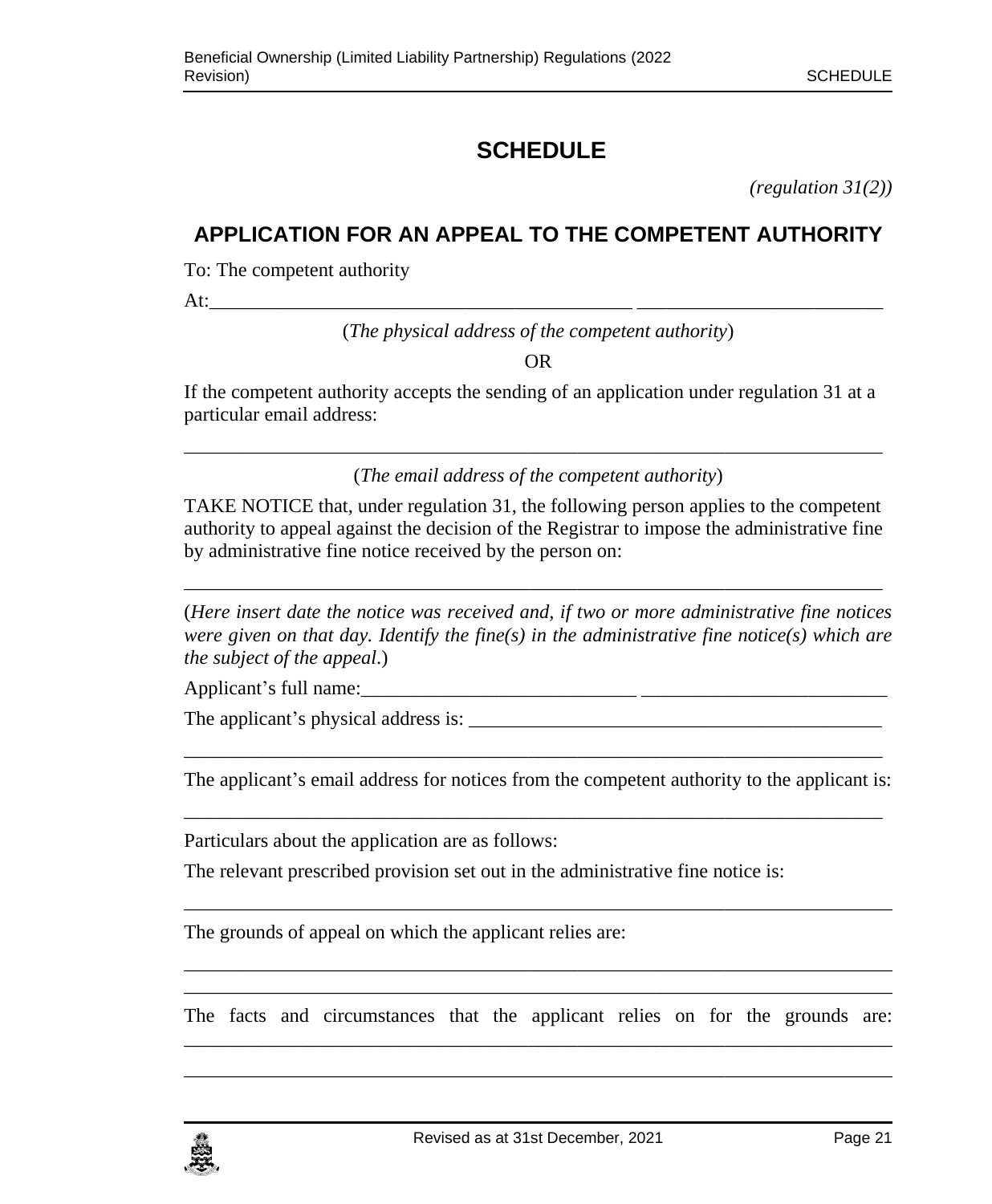(*Here insert the facts and circumstances relied on, including those contended to be different from those set out in the relevant administrative fine notice and any relevant surrounding circumstances*.)

\_\_\_\_\_\_\_\_\_\_\_\_\_\_\_\_\_\_\_\_\_\_\_\_\_\_\_\_\_\_\_\_\_\_\_\_\_\_\_\_\_\_\_\_\_\_\_\_\_\_\_\_\_\_\_\_\_\_\_\_\_\_\_\_\_\_\_\_\_\_\_\_

Dated \_\_\_\_\_\_\_\_\_\_\_\_\_\_\_\_\_\_\_\_\_\_, 20\_\_\_\_\_.

Signed on behalf of the applicant

Position with the applicant (If the applicant is not an individual)

\_\_\_\_\_\_\_\_\_\_\_\_\_\_\_\_\_\_\_\_\_\_\_\_\_\_\_\_\_\_\_\_\_\_\_\_\_\_\_\_\_\_\_\_\_\_\_\_\_\_\_\_\_\_

\_\_\_\_\_\_\_\_\_\_\_\_\_\_\_\_\_\_\_\_\_\_\_\_\_\_\_\_\_\_\_\_\_\_\_\_\_\_\_\_\_\_\_\_\_\_\_\_\_\_\_\_\_\_

#### **Publication in consolidated and revised form authorised by the Cabinet this 11th day of January, 2022.**

**Kim Bullings** *Clerk of the Cabinet*

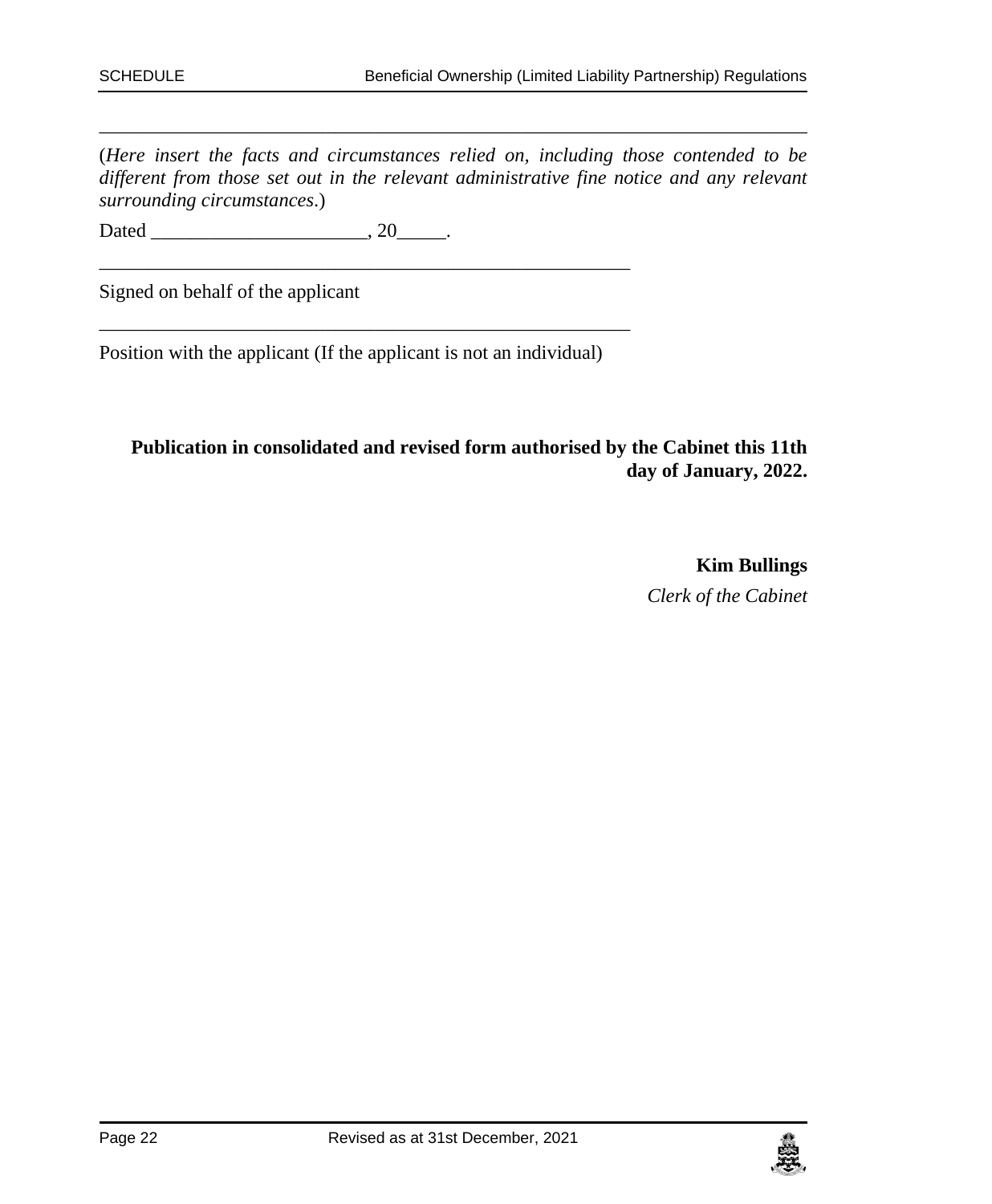# <span id="page-22-0"></span>**ENDNOTES**

# <span id="page-22-1"></span>**Table of Legislation history:**

| SL#      | Law/Act# | Legislation                                                                           | Commencement | Gazette      |
|----------|----------|---------------------------------------------------------------------------------------|--------------|--------------|
|          | 56/2020  | Citation of Acts of Parliament Act, 2020                                              | 3-Dec-2020   | LG89/2020/s1 |
| 150/2020 |          | Beneficial Ownership (Limited Liability Partnership)<br>(Amendment) Regulations, 2020 | 1-Dec-2020   | LG87/2020/s4 |
| 15/2019  |          | Beneficial Ownership (Limited Liability Partnership)<br>Regulations, 2019             | 30-Nov-2020  | LG8/2019/s3  |